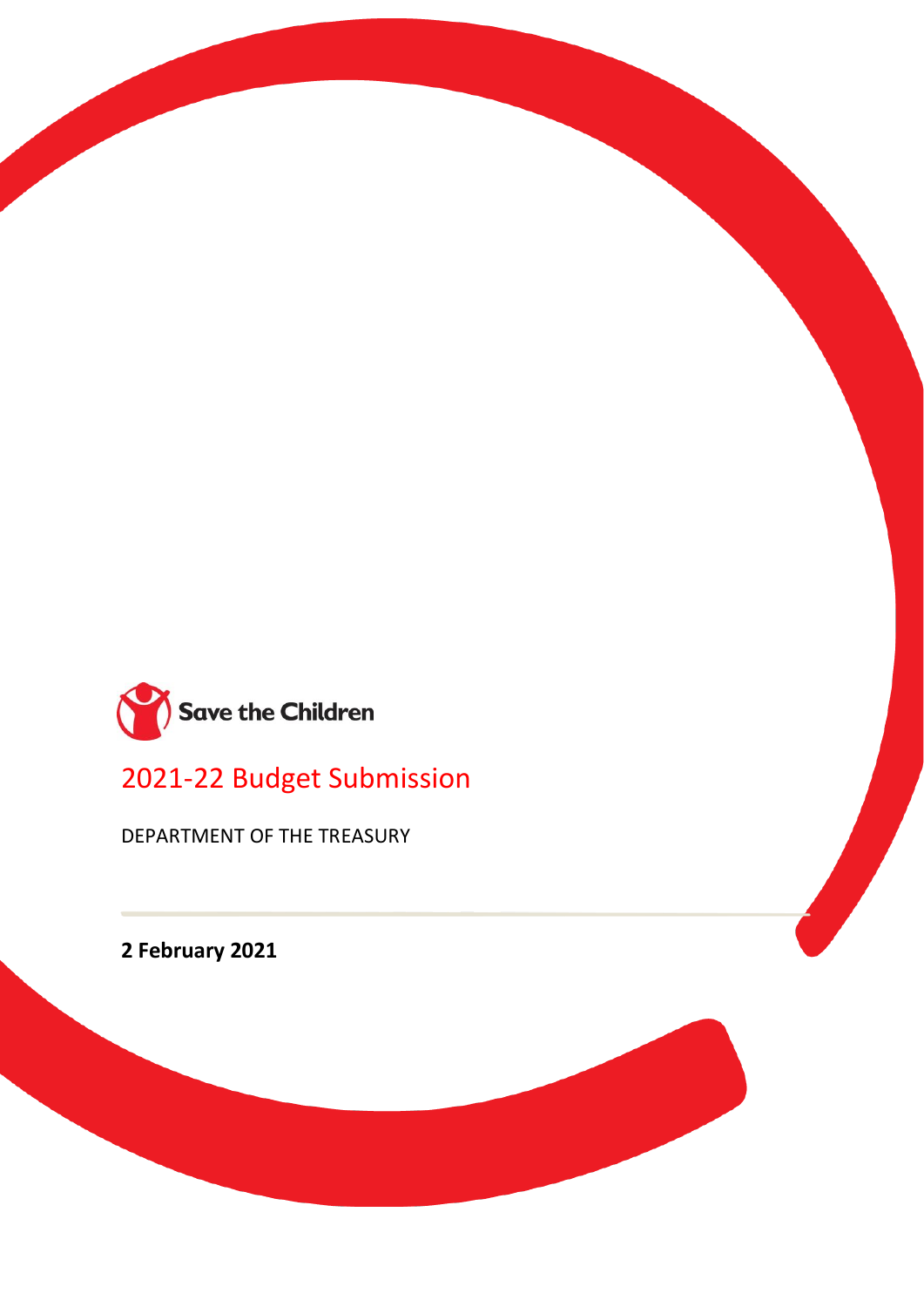### **ACKNOWLEDGEMENTS**

Save the Children Australia acknowledges Aboriginal and Torres Strait Islander peoples as the traditional owners and custodians of the land on which we work. We pay our respect to their Elders past, present and emerging.

For further information about this submission, please contact:

- Marion Stanton, Head of Government Relations[: marion.stanton@savethechildren.org.au](mailto:marion.stanton@savethechildren.org.au)
- Simon Henderson, Head of Policy[, simon.henderson@savethechildren.org.au](mailto:simon.henderson@savethechildren.org.au)
- Amrita Malhi, Senior Advisor: Geo-economics (in relation to international content): [amrita.malhi@savethechildren.org.au](mailto:amrita.malhi@savethechildren.org.au)
- Howard Choo, Australian Social Policy and Advocacy Advisor (in relation to domestic content): [howard.choo@savethechildren.org.au](mailto:howard.choo@savethechildren.org.au)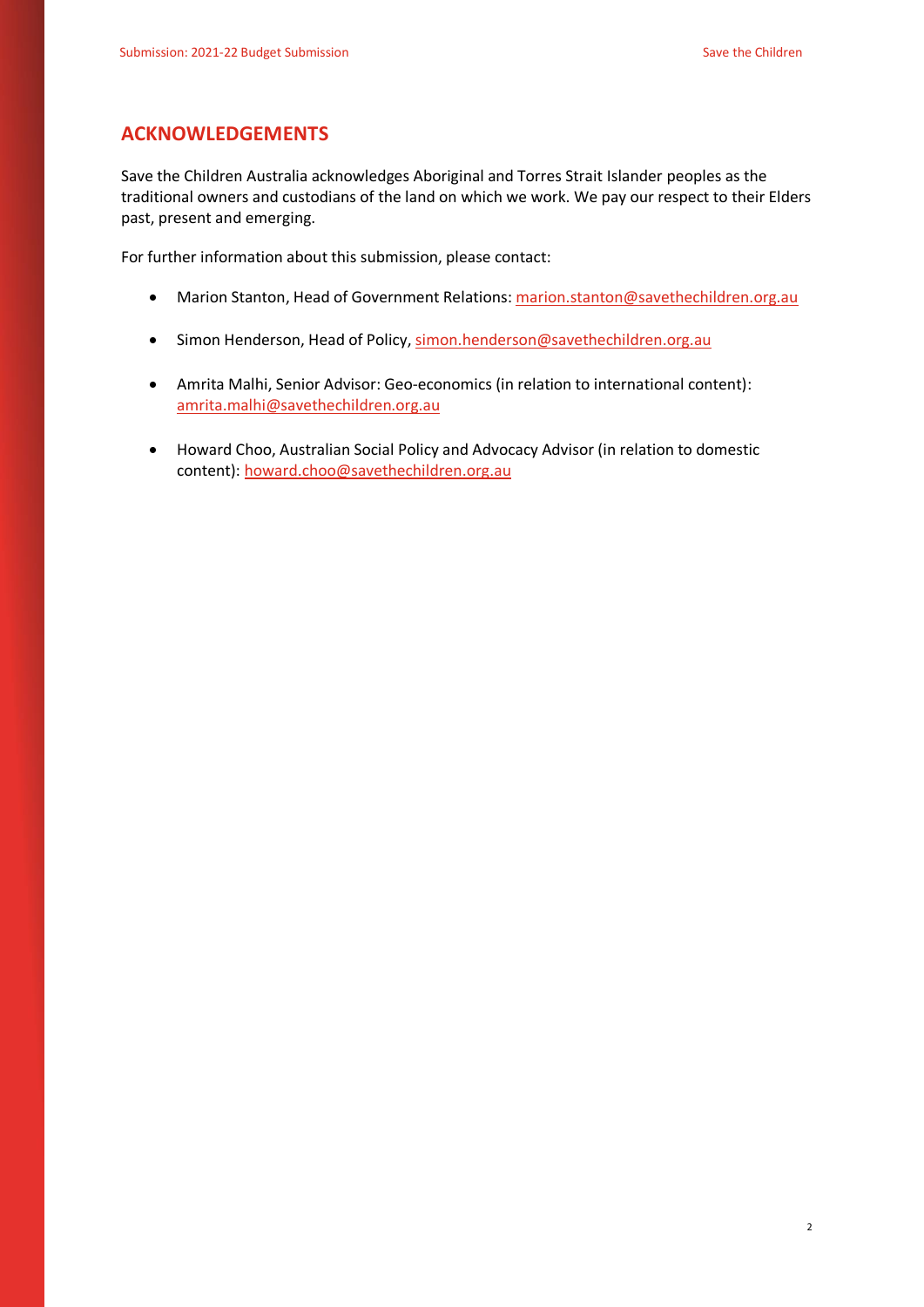# **Contents**

| 1 <sup>1</sup> | \$65 million over three years to establish pilot child benefit payments, child disability benefit payments, and |
|----------------|-----------------------------------------------------------------------------------------------------------------|
| 2.             | At least \$210 million over three years to replenish Australia's commitment to the Global Partnership for       |
| 3.             | \$34 million in matched funding for five Save the Children Green Climate Fund projects  10                      |
| 4.             |                                                                                                                 |
|                |                                                                                                                 |
| 1.             |                                                                                                                 |
| 2.             | Support children's wellbeing and recovery from the events of 2020 and throughout 2021  16                       |
| 3.             |                                                                                                                 |
| 4.             |                                                                                                                 |
| 5.             |                                                                                                                 |
|                |                                                                                                                 |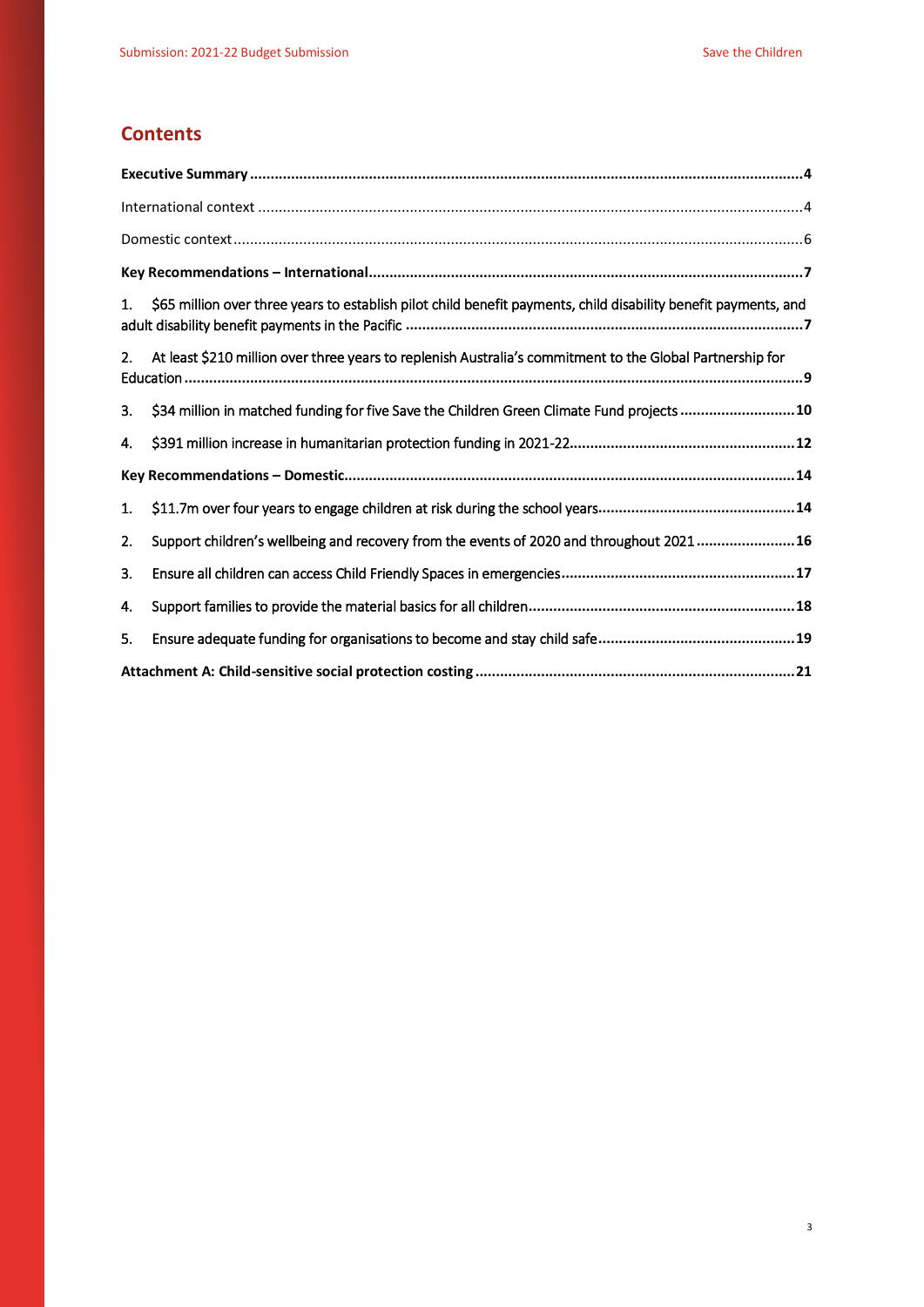### <span id="page-3-0"></span>Executive Summary

#### <span id="page-3-1"></span>International context

**.** 

Over the course of 2020, the COVID-19 pandemic has done enormous damage not only to public health outcomes and national balance sheets, but also to household budgets across the Indo-Pacific. For example, in Southeast Asia, the World Bank [has estimated](https://www.worldbank.org/en/region/eap/publication/east-asia-pacific-economic-update) that up to 38 million people could either remain in poverty or fall back into poverty, this year alone. In the Pacific, the number of people living in poverty could increase by 1.2 million or more than 40 per cent.<sup>1</sup>

The lead up to the Federal Budget for 2021-22 is a good time for Australia to revise its regional development priorities so that recovery, protection, and wellbeing are at the top of the list. Australia's *Partnerships for Recovery* strategy has been a sound starting point for responding to COVID-19's immediate exigencies.<sup>2</sup> Meanwhile, additional developments have also pointed to positive change in Australia's thinking in relation to the purpose and scale of its development cooperation program. For example, Australia's Official Development Assistance (ODA) is increasing, as it should in the context of the greatest recession since the 1930s and Indo-Pacific nations' regression against their development gains since decolonisation. Development economist, Professor Stephen Howes at the Australian National University, has calculated this increase to be 9 per cent more in 2021-22 than in the previous year, or \$4.4 billion across the Federal Budget's ODA and other budget lines from which expenditure can (and likely will) be classified as ODA.<sup>3</sup> This increased investment includes money for vaccines in Southeast Asia and the Pacific as well as investing in Southeast Asian partnerships. Save the Children welcomes these developments and hopes to see this positive funding trajectory continue.

Importantly, Australia has also agreed to [lend](https://www.thejakartapost.com/news/2020/11/12/indonesia-signs-1-billion-loan-with-australia-to-fund-pandemic-response.html) USD \$1 billion to Indonesia, offering concessional interest rates and an extended repayment window, to invest in its health and social protection systems. PNG too is receiving budget support to the tune of \$558 million. These are important steps towards recognising that the COVID-19 recession is having a profound impact not only on our sense of security and prosperity, but our neighbours', too, in Southeast Asia as well as the Pacific.

Australia now has an opportunity to place the Indo-Pacific within a new development strategy aimed not at competing with China on hard infrastructure but at supporting and expanding the social infrastructure that can allow our neighbours to build back better from the present crisis. This approach can also assist them to manage the impacts of climate change, while increasing their resilience to great power competition.

By "social" infrastructure, we mean the high-quality health and education systems that all our neighbours, across Southeast Asia and the Pacific, should enjoy. We also mean climate-proofed community halls, maternity wards, vaccination clinics, and primary schools. The idea also extends to developing national and universal social protection systems, including child benefit schemes, to protect jobs and wages, support households to buy their children school supplies and nutritious foods, and protect the elderly and disabled when their families can no longer earn. They can also

<sup>2</sup> DFAT. 'Partnerships for Recovery: Australia's COVID-19 Development Response,' 2020. Available at: [https://www.dfat.gov.au/publications/aid/partnerships-recovery-australias-covid-19-development-response.](https://www.dfat.gov.au/publications/aid/partnerships-recovery-australias-covid-19-development-response)

<sup>&</sup>lt;sup>1</sup> See World Bank. 'From Containment to Recovery: Economic Update for East Asia and the Pacific,' October 2020. Available at: [https://www.worldbank.org/en/region/eap/publication/east-asia-pacific-economic-update.](https://www.worldbank.org/en/region/eap/publication/east-asia-pacific-economic-update)

<sup>&</sup>lt;sup>3</sup> Stephen Howes. 'Coalition starts to reverse aid cuts,' DevPolicy Blog, 21 January 2021. Available at[: https://devpolicy.org/coalition](https://devpolicy.org/coalition-starts-to-reverse-aid-cuts-20210121/)[starts-to-reverse-aid-cuts-20210121/.](https://devpolicy.org/coalition-starts-to-reverse-aid-cuts-20210121/)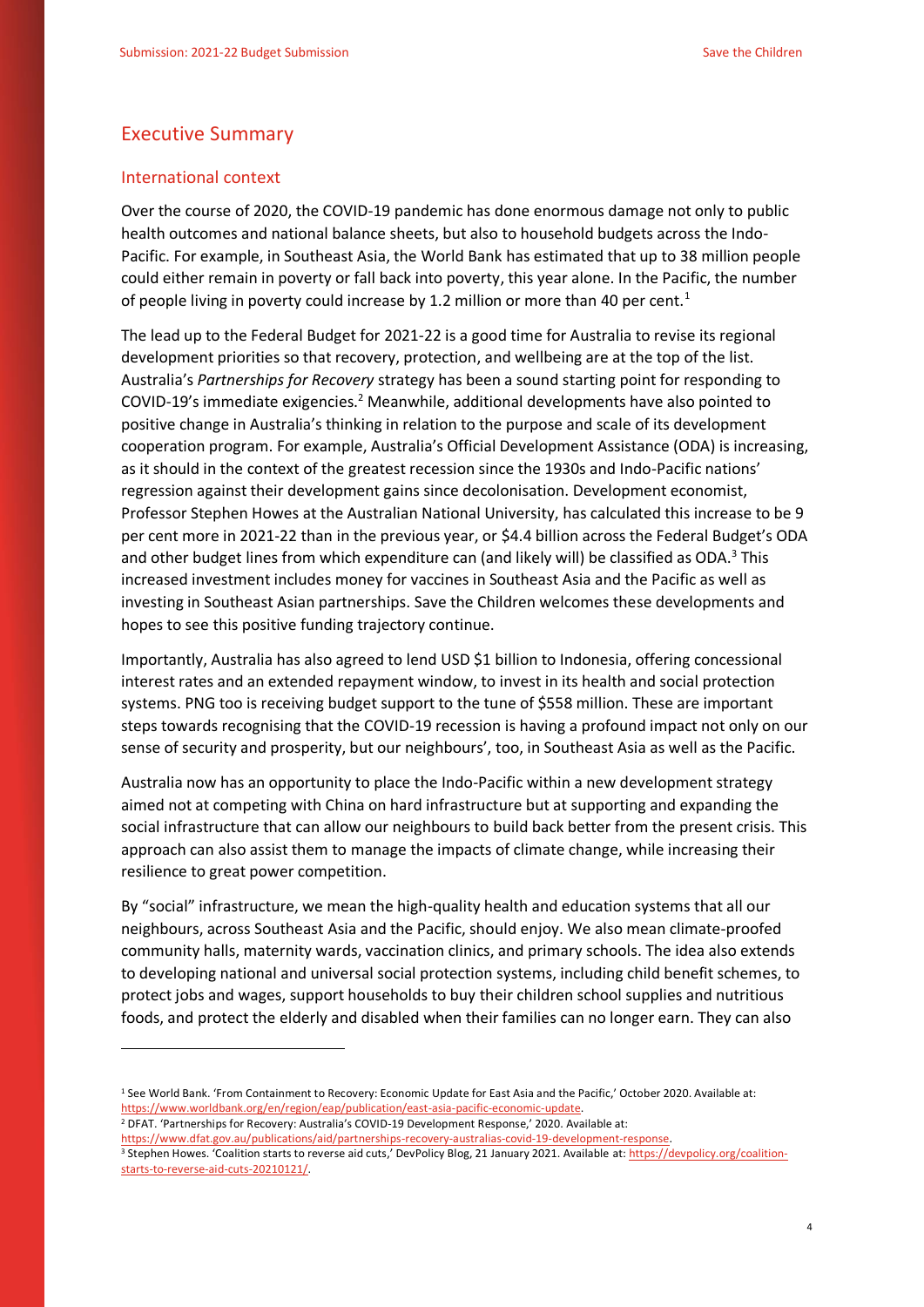supplement customary and community-based forms of mutual support that have survived many crises across the region but can only do so much when economic options collapse. Social protection systems are critical to addressing child poverty and building children's human capital while also building the forms of state capacity that enable developing nations to focus more attention on children and their needs.<sup>4</sup>

The World Bank, too, has argued for social protection schemes to be established or expanded in the context of the present crisis. Covering more households, so that all the existing poor as well as the new, "COVID poor" are covered, is a wise investment in human security in our region.<sup>5</sup> As we have noted elsewhere, infrastructure building in the Pacific has been one of Australia's priorities since it announced the Pacific Step-Up in 2018, including via its trilateral and quadrilateral partnerships with the US, Japan, and India. As we argue, social protection is one form of infrastructure investment that plays to Australia's policy and soft power strengths, in a way that investing in expensive hard infrastructure, especially if it is aimed at outbidding China, does not.<sup>6</sup>

Save the Children's international proposals sit within an understanding of our domestic COVID-19 response and how we can support our Indo-Pacific neighbours to recover from the pandemic. In 2019-20 and 2020-21, the estimated economic response to COVID-19 is \$137.8 billion,<sup>7</sup> driven in large part by increases in social security and welfare payments. Our proposed additional spend of \$700 million for ODA is approximately 0.5% of our domestic response. As a wealthy and prosperous country that has been able to bounce back from the COVID-19 pandemic relatively well, Australia has the capacity to do more in supporting low-and middle-income countries in our region.

Our proposals calling on the Australian Government to invest an additional \$700 million over the forward estimates to maximise the impact of Australia's international development program in the context of the COVID-19 pandemic. These targeted investments include:

- 1. \$65 million over three years to establish pilot child benefit payments, child disability benefit payments, and adult disability benefit payments in Western Province of Papua New Guinea, Malaita province in Solomon Islands, and Sanma province in Vanuatu, as a first step towards establishing wider, child-sensitive social protection systems in these Pacific nations;
- 2. at least \$210 million over three years to replenish Australia's commitment to the Global Partnership for Education;
- 3. \$34 million in matched funding for five Save the Children projects supported by the Green Climate Fund, representing new investments in climate adaptation in Vanuatu, Solomon Islands, Laos, Myanmar, and Indonesia; and

**.** 

<sup>4</sup> See also Save the Children. 'Strengthening Australia's Relationships with Countries in the Pacific Region,' Submission to Joint Standing Committee on Foreign Affairs, Defence & Trade, 20 July 2020. Available at: [https://devpolicy.org/coalition-starts-to-reverse-aid-cuts-](https://devpolicy.org/coalition-starts-to-reverse-aid-cuts-20210121/)[20210121/](https://devpolicy.org/coalition-starts-to-reverse-aid-cuts-20210121/); and Save the Children. 'Activating Greater Trade and Investment with Pacific Island Countries,' Submission to Joint Standing Committee on Foreign Affairs, Defence & Trade, 15 May 2020. Available at[: https://devpolicy.org/coalition-starts-to-reverse-aid-cuts-](https://devpolicy.org/coalition-starts-to-reverse-aid-cuts-20210121/)[20210121/.](https://devpolicy.org/coalition-starts-to-reverse-aid-cuts-20210121/)

<sup>5</sup> World Bank, ibid, October 2020.

<sup>6</sup> Parts of this introduction have previously been published as Amrita Malhi. 'The Pandemic Drags On. But What About Infrastructure?' The Diplomat, 23 December 2020. Available at: [https://thediplomat.com/2020/12/the-pandemic-drags-on-but-what-about](https://thediplomat.com/2020/12/the-pandemic-drags-on-but-what-about-infrastructure/)[infrastructure/.](https://thediplomat.com/2020/12/the-pandemic-drags-on-but-what-about-infrastructure/) 

<sup>7</sup> Parliament of Australia, 'Australian Government expenditure: Budget Review 2020-21 Index', October 2020. Available at: [https://www.aph.gov.au/About\\_Parliament/Parliamentary\\_Departments/Parliamentary\\_Library/pubs/rp/BudgetReview202021/Australi](https://www.aph.gov.au/About_Parliament/Parliamentary_Departments/Parliamentary_Library/pubs/rp/BudgetReview202021/AustralianGovernmentExpenditure) [anGovernmentExpenditure.](https://www.aph.gov.au/About_Parliament/Parliamentary_Departments/Parliamentary_Library/pubs/rp/BudgetReview202021/AustralianGovernmentExpenditure)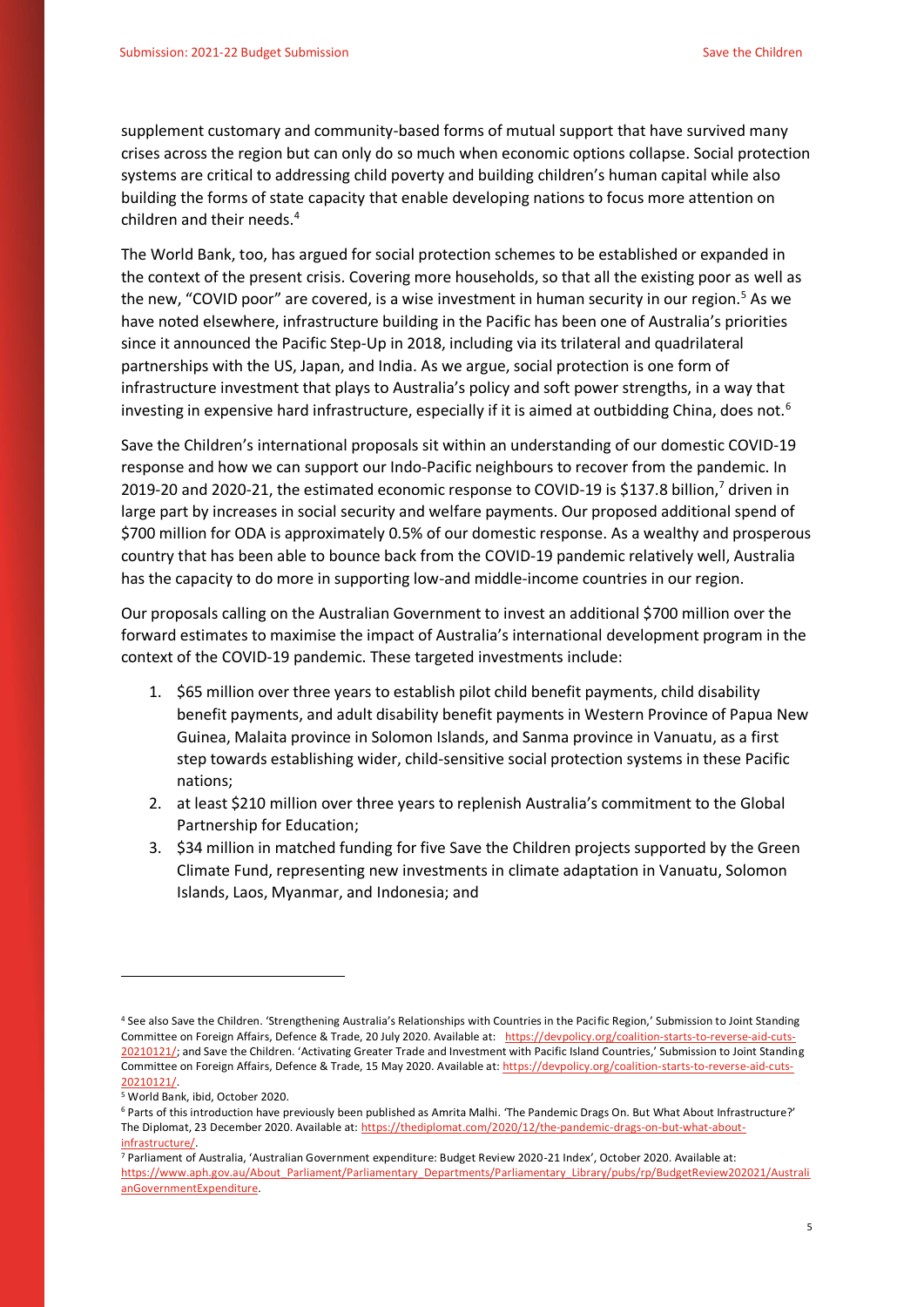4. \$391 million increase in humanitarian protection funding in 2021-22, responding to the significantly rising need for humanitarian support triggered by the primary and secondary impacts of the pandemic and rising conflict around the world.

### <span id="page-5-0"></span>Domestic context

In 2020, the ability of governments and communities to together enact significant changes in response to exceptional circumstances was on full display. In the face of significant and, in many respects, unprecedented challenges, Australia's response has succeeded in putting the country in a position that many others would envy.

Australia has reached a pivotal moment. The decisions made in the 2021-22 Budget will set the course for Australia's medium and longer-term recovery from the events that began in 2020 and continue to shape every aspect of our society and economy, for better or for worse. Continuing to rely primarily on reactive and short-term responses to the pandemic's continuing challenges will not work. This crisis is not over, and in many respects, it will deepen in 2021 as its economic and human costs grow and become increasingly apparent. Nor will attempting to return to 'business is usual' be effective. The world has changed and Australia's policy and investment approach must change to meet it.

There is an opportunity – and a need – to make fundamental changes to address long-standing systemic challenges and establish the building blocks for recovery. This is the time to lay the foundations for Australia to emerge from this crisis stronger, more prosperous, and more resilient – a better place to live for all members of our society.

Our most important resource in building back better in the long term is the human capital represented by our children and their healthy development and participation in society and the economy, including into adulthood. Children are also our greatest responsibility. At the same time, children are uniquely vulnerable to the continuing stressors and instability that now affect us all and are particularly exposed to both immediate and longer-term harm from the pandemic's compounding effects. Some children, such as those still only in the early stages of recovery from the devastating 2019-20 bushfires and those facing a slide towards poverty and increased risks of neglect and abuse, need particular support. To secure the future, we must invest in our children now.

Save the Children calls on the Australian Government to invest additional resources aimed at achieving the above goals, including:

- 1. \$11.7 million over four years to engage children at risk of disengaging from school;
- 2. support for children's wellbeing and recovery from the events of 2020 and throughout 2021;
- 3. support for families to provide the material basics for all children;
- 4. ensure that all children can access Child Friendly Spaces in emergencies; and
- 5. ensure organisations are able to become and stay child safe.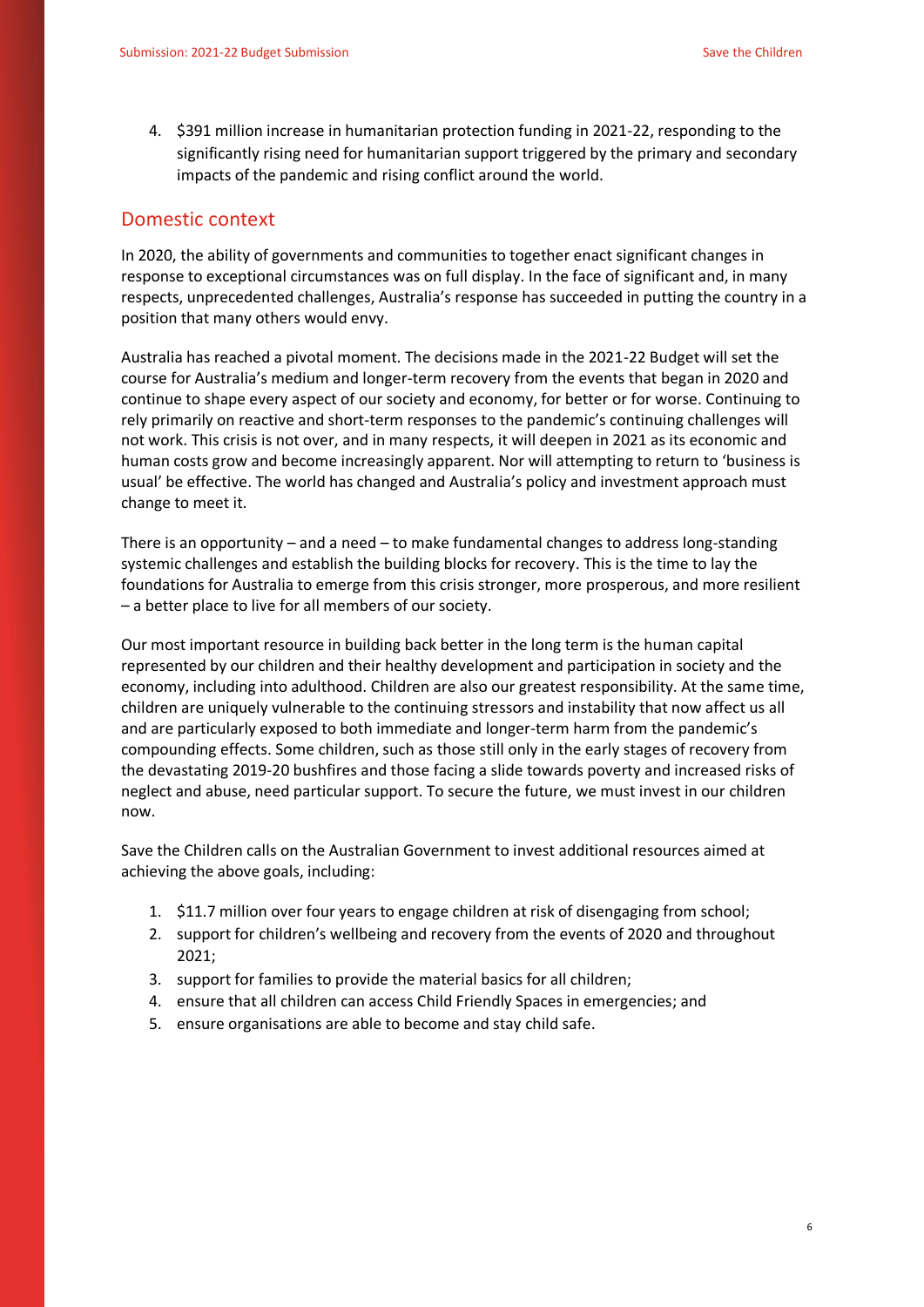### <span id="page-6-0"></span>Key Recommendations – International

<span id="page-6-1"></span>1. \$65 million over three years to establish pilot child benefit payments, child disability benefit payments, and adult disability benefit payments in the Pacific

Save the Children is making this recommendation in light of the ongoing impacts of the pandemic on the economies of the Indo-Pacific in general, and on household incomes in the Pacific Island Countries (PICs) in particular. While the PICs have thankfully largely been spared from the health impacts of the pandemic, the collapse of regional and international travel and tourism has generated severe impacts on their economies. According to the latest Global Economic Prospects report published by the World Bank, collectively, these economies are expected to remain around 9 per cent smaller than projected before the pandemic.<sup>8</sup>

At the individual country and household level, too, the impacts have been tragic and raise serious concerns about children's already poor nutritional and educational outcomes as families' incomes are constricted. In Papua New Guinea (PNG), for example, some people have returned to using shell money and bartering, while 52 per cent of families have indicated reducing the number of children attending school because of reduced incomes, when contacted by World Bank surveyors.<sup>9</sup> In the Solomon Islands, 57 per cent of families surveyed are eating less because of reduced incomes.<sup>10</sup> In a region where 38.4 per cent of children have stunted growth and 9.5 per cent of children under five experience wasting, the impact is likely devastating and lifelong.<sup>11</sup>

Initial surveys seeking to understand the impact and experience of COVID-19 indicate that many Pacific families remain reliant on informal and customary mutual help traditions, with more than 60 per cent of Solomon Islanders accessing financial and non-financial support from friends and family, churches, or community-based organisations.<sup>12</sup> Of the 41 per cent of households who received some form of assistance in PNG, the vast majority came from informal sources.<sup>13</sup> Less than five per cent of households in PNG and 11.5 per cent of households in the Solomon Islands received direct government assistance.<sup>14</sup> While informal systems of community reciprocity continue to provide vital support, the need for additional coping mechanisms indicate that these networks are being pushed to their limits, as supported by previous research that has pointed to the inadequacy of customary assistance practices.<sup>15</sup> This lends weight to the argument that donors need to invest in permanent social protection systems so that long-term harm does not result to the human capital held in families and their children, along with hard-won national development gains.

Currently, PNG, the Solomon Islands and Vanuatu all lack social protection systems; key components of what we at Save the Children are referring to as social infrastructure, or the systems required to defend and protect Pacific communities' – and especially children's – human

**.** 

<sup>8</sup> See World Bank. Global Economic Prospects: Subdued Global Economic Recovery, 2020: p. 70. Available at: [https://www.worldbank.org/en/publication/global-economic-prospects.](https://www.worldbank.org/en/publication/global-economic-prospects)

<sup>9</sup> World Bank. 'Papua New Guinea High Frequency Phone Survey On COVID-19: Results from Round 1,' 2020. Available at: [http://documents1.worldbank.org/curated/en/459511607010120078/pdf/Papua-New-Guinea-High-Frequency-Survey-on-COVID-19-](http://documents1.worldbank.org/curated/en/459511607010120078/pdf/Papua-New-Guinea-High-Frequency-Survey-on-COVID-19-First-Round-Results.pdf) [First-Round-Results.pdf.](http://documents1.worldbank.org/curated/en/459511607010120078/pdf/Papua-New-Guinea-High-Frequency-Survey-on-COVID-19-First-Round-Results.pdf) 

<sup>&</sup>lt;sup>10</sup> World Bank. 'Solomon Islands High Frequency Phone Survey On COVID-19: Results from Round 1,' 2020. Available at: [http://documents1.worldbank.org/curated/en/167041607012187892/pdf/Solomon-Islands-High-Frequency-Survey-on-COVID-19-First-](http://documents1.worldbank.org/curated/en/167041607012187892/pdf/Solomon-Islands-High-Frequency-Survey-on-COVID-19-First-Round-Results.pdf)[Round-Results.pdf.](http://documents1.worldbank.org/curated/en/167041607012187892/pdf/Solomon-Islands-High-Frequency-Survey-on-COVID-19-First-Round-Results.pdf)

<sup>11</sup> UNICEF, WHO & World Bank. 'Levels and Trends in Child Malnutrition: Joint Child Malnutrition Estimates 2020 edition,' 2020: p. 4.

<sup>12</sup> World Bank. Papua New Guinea High Frequency Phone Survey On COVID-19: Results from Round 1.

<sup>13</sup> World Bank, ibid, 2020.

<sup>14</sup> World Bank, ibid, 2020.

<sup>15</sup> Manoranjan Mohanty, 'Informal Social Protection and Social Development in Pacific Island Countries: Role of NGOs and Civil Society,' *Asia-Pacific Development Journal* 18:2, 2011: pp. 25-56.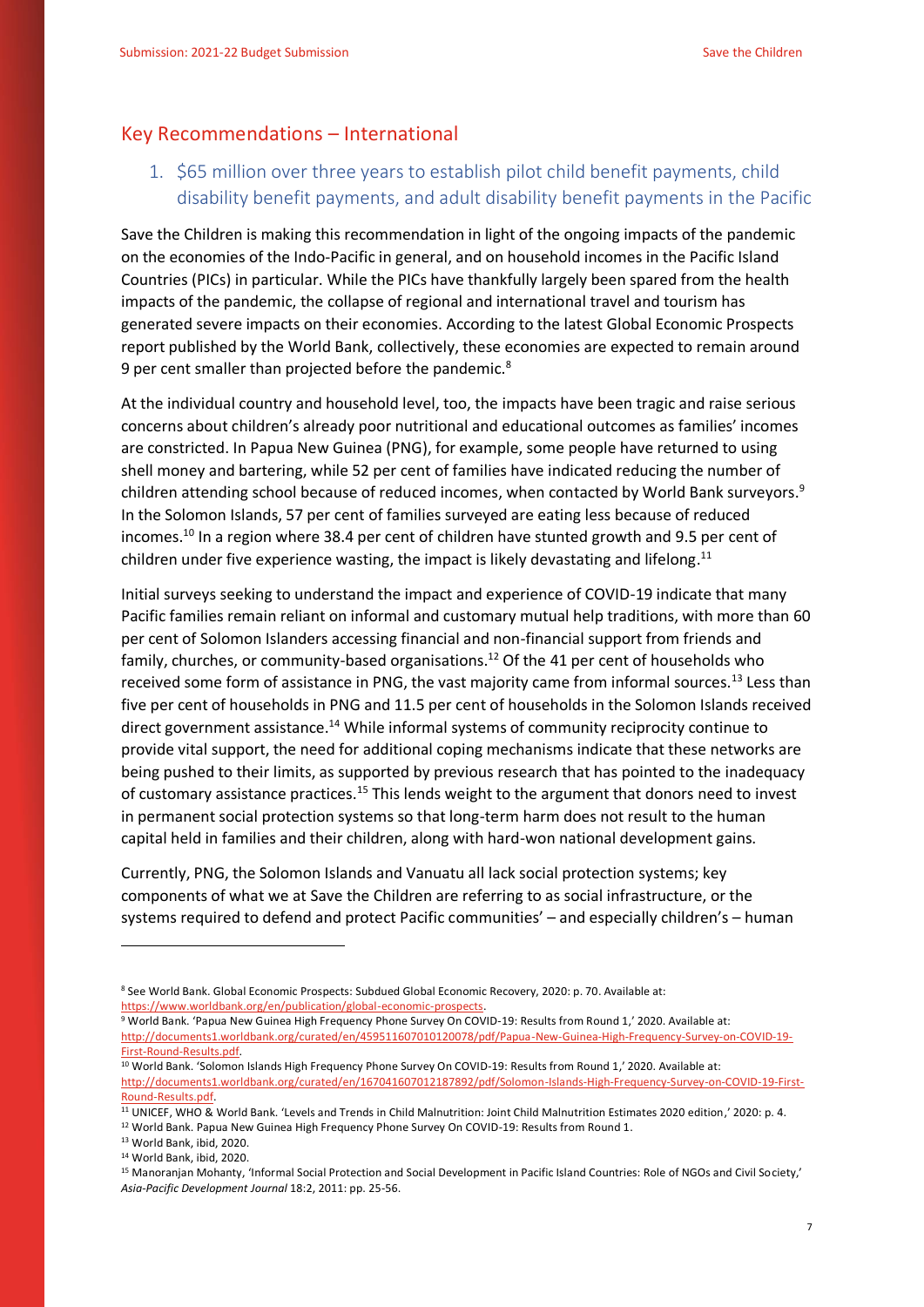**.** 

security, through the present crisis. Without such systems, these three PICs have not been in a position to deliver proven interventions, such as cash transfers, that would alleviate household pressures and mitigate the need for coping mechanisms that compromise children's nutritional and educational futures. Donor assistance is therefore necessary, and Australia should take the lead in assisting these three PICs to build the infrastructure they require to succeed.

To begin the work of designing, commissioning, and advocating for such an important, systembuilding intervention, Save the Children has commissioned economic advisory service Development Pathways to estimate some of the costs involved. Specifically, we have modelled the costs of establishing child-sensitive social protection schemes in PNG, Solomon Islands, Tonga, and Vanuatu, while also enhancing Fiji's existing social protection system by instituting a universal child benefit payment. Based on this modelling, the cost of ensuring universal social protection coverage for all children aged under 10 years (plus additional disability benefit payments for children and adults) is estimated at AUD \$519.7m in Financial Year 2021-22, to be borne in the medium to long term by both national governments and donors, albeit with the assistance of an initial investment by donors alone.

While such an investment represents good value for money, we recognise that expenditure at such a significant scale is unlikely to proceed without pilot programs and proof of concept experiments. Consequently, **we recommend an initial investment of \$65 million over three years**. **This investment should be aimed at instituting pilot payments to households in three sub-national government areas in three PICs**, namely Western Province in PNG, Malaita province in Solomon Islands, and Sanma province in Vanuatu. The payments should specifically be aimed at assisting children by directly targeting the costs of raising them, such as appropriate and nutritious food and educational supplies. We also recommend a special focus on children and adults with disabilities, who bear additional living costs for reasonable accommodations and services, and whose capacity to participate in meaningful employment and future economic recovery is more precarious and vulnerable.

Such pilots would allow for the impact of child-sensitive social protection on human capital to be assessed, just as they would contribute to the development of national capacity for ongoing delivery of social protection. Further, they could contribute to building support for the introduction of long-term, national-level investments in the lives, rights, and futures of Pacific children. We note that many of the leading sources of discussion on social protection, such as the World Bank, have not highlighted the specific needs of children in their recommendations, which otherwise largely align with ours, and we are seeking for this gap to be addressed.  $16$  We note that DFAT has successfully led similar pilot programs in the past via its MAHKOTA (Towards a Strong and Prosperous Indonesian Society) and KOMPAK (Governance for Growth) programs in Indonesia, including in Papua province, which shares many of the characteristics of the three countries we have identified, including underdeveloped facilities for service delivery and remoteness from national systems and structures. Despite these challenges, the BANGGA Papua program implemented an inclusive child grant for all indigenous Papuan children under the age of four in 2018.<sup>17</sup>

<sup>&</sup>lt;sup>16</sup> World Bank, 'From Containment to Recovery,' 2020. Available at[: https://www.worldbank.org/en/region/eap/publication/east-asia](https://www.worldbank.org/en/region/eap/publication/east-asia-pacific-economic-update)[pacific-economic-update.](https://www.worldbank.org/en/region/eap/publication/east-asia-pacific-economic-update) 

<sup>&</sup>lt;sup>17</sup> Karishma Huda, Fernando Carrera, Hector Salazar Salame, Anton Tarigan, & Shez Farooq. 'An inclusive child grant in Papua: lessons learnt from implementing cash transfers in remote contexts.' MAHKOTA, Australian Government, 2020. Available at: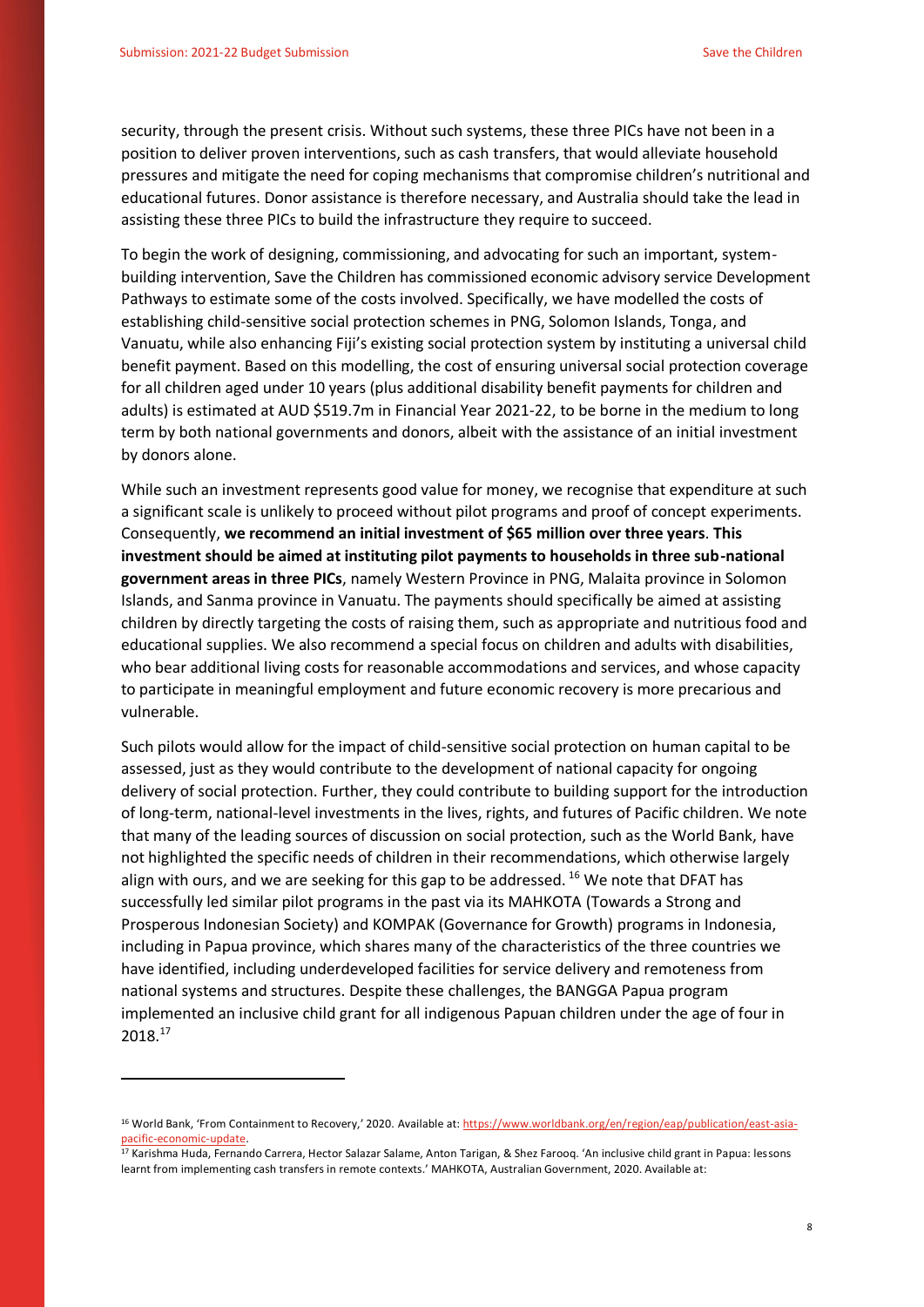**.** 

The payments would act as a valuable first step towards creating wider, nationally owned, and adequately resourced social protection schemes, and therefore we envisage that they would be **accompanied by a separate and additional investment in system-focused capacity-building led by DFAT**. This capacity should include a cohort of technical experts, to foster national buy-in via the sharing of expertise, for example from Australia's successful JobSeeker and JobKeeper rollouts. They should also involve technical advice on building and maintaining the infrastructure that permanent social protection systems entail, for example, skilled workforces, information and communications technology systems, and partnerships with financial and telecommunications agencies to facilitate cash transfers.

In addition to coordination of child benefit payments, a successful scheme will link households to critical education, nutrition, protection, and other services in line with a proven 'cash-plus' approach. This approach would build on proven models in the region, including Save the Children's cash transfer programming in Fiji, which uses Vodafone's Mpaisa platform to transfer funds to preselected households once a month for four months, as part of the Disaster READY program.<sup>18</sup> As the recession continues, however, we are calling for a critical departure from instituting successful, one-off, small-scale projects, an approach which we wish to see now form the core of a permanent, networked, Pacific-wide system, fit for the future.

## <span id="page-8-0"></span>2. At least \$210 million over three years to replenish Australia's commitment to the Global Partnership for Education

As well as its health and economic impacts, the COVID-19 pandemic has created an education emergency that may reverse the gains made in education – especially for girls – over recent decades. COVID-19 is pushing children out of school due to falling household incomes caused by the COVID-19 recession. As a result, the World Bank has suggested that 7-10 million school-age children could drop out of school entirely.<sup>19</sup>

The Global Partnership for Education (GPE) supports girls' education, inclusion for children with disabilities, and helps children in fragile and conflict-affected states to continue their schooling, prioritising the poorest and most vulnerable. It is an important and effective global initiative through which Australia has contributed to improving education outcomes for children and communities across the Indo-Pacific and beyond. Australia has been a strong supporter of this initiative, contributing \$90 million in 2018-20. This contribution, however, is now expiring and the United Kingdom and Kenya are hosting the GPE's new replenishment round in 2021.

Save the Children recommends that Australia **pledges a substantial contribution to GPE through a replenishment of \$210 million over three years**, recognising the impacts from COVID-19, and given the strong outcomes the GPE has supported to date. These outcomes are significant and align with the Sustainable Development Goals (SDGs), namely SDG 4, to "ensure inclusive and equitable quality education and promote lifelong learning opportunities for all." At a global level, between 2002 and 2016, it placed 77 million children in primary school, improved completion rates in partner countries from 63 to 77 per cent and ensured that 67 per cent of partner countries had as

<sup>18</sup> 'Save the Children launches a first-of-its-kind digital cash project to help Fijian families devastated by COVID-19,' Media Release, 13 January 2021. Available at[: https://www.savethechildren.org.au/media/media-releases/cash-transfer-project-launch.](https://www.savethechildren.org.au/media/media-releases/cash-transfer-project-launch)

[https://socialprotection.org/sites/default/files/publications\\_files/An%20Inclusive%20Child%20grant%20in%20Papua%20Lessons%20Lea](https://socialprotection.org/sites/default/files/publications_files/An%20Inclusive%20Child%20grant%20in%20Papua%20Lessons%20Learnt%20from%20Implementing%20Cash%20Transfers%20in%20Remote%20Contexts.pdf) [rnt%20from%20Implementing%20Cash%20Transfers%20in%20Remote%20Contexts.pdf.](https://socialprotection.org/sites/default/files/publications_files/An%20Inclusive%20Child%20grant%20in%20Papua%20Lessons%20Learnt%20from%20Implementing%20Cash%20Transfers%20in%20Remote%20Contexts.pdf)

<sup>&</sup>lt;sup>19</sup> Andrew Jack. 'Pandemic creates a "learning crisis" in parallel to health emergency,' FT.com, 10 December 2020. Available at: [https://www.ft.com/content/5ed0d046-467e-495f-b67e-b1aa0dc23fcc.](https://www.ft.com/content/5ed0d046-467e-495f-b67e-b1aa0dc23fcc)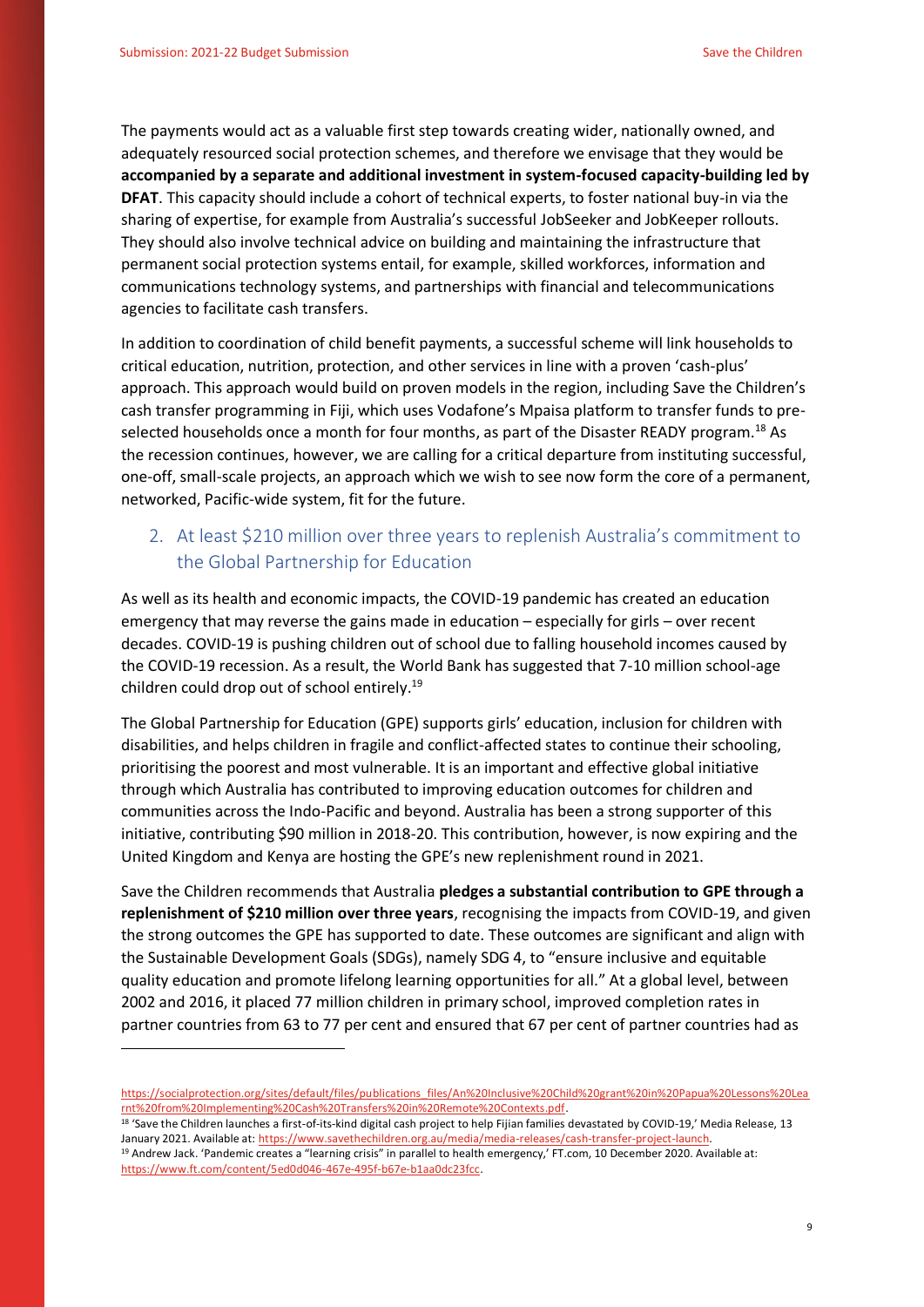many girls as boys completing primary school – up from 42 per cent. Further, 100 per cent of its sector plans assessed in 2018 met quality standards.<sup>20</sup>

Around the Indo-Pacific region, the GPE is active in conflict-affected states such as Myanmar, and in the Pacific, it has worked in countries like PNG and Vanuatu.<sup>21</sup> In addition, in 2020, seven new Pacific Island Countries joined the GPE, including Kiribati, the Republic of the Marshall Islands, Samoa, Solomon Islands, Tonga, and Tuvalu, which have joined under the Pacific Regional Education Framework (PacREF) 2018-2030: Moving Towards Education 2030, which was developed with the financial support of the GPE. The Federated States of Micronesia, which has also joined the GPE, has done so under its own education sector plan, which was also developed with GPE support and aligns with PacREF. The GPE's aims for the Pacific, including improving the quality of learning in climate-resistant learning environments, align with the Australian Government's Pacific Step-Up and Partnerships for Recovery strategy, and extend from work supported by the GPE's 2020 COVID-19 emergency support grants, which assisted several PICs to navigate pandemicrelated disruptions to their education systems. Australia, too, is involved in this support work, serving as the coordinating agency for the education sector in Kiribati, Tonga, and Tuvalu, while New Zealand has played a similar role for Samoa and Solomon Islands.<sup>22</sup>

Moving forward, between 2021 and 2025, the GPE plans to enable 175 million children to learn, including by reaching 140 million students with professionally trained teachers and placing 88 million more children in school. It anticipates that from 2025, these interventions should add \$164 billion to partner economies, save 3 million lives, lift 18 million people out of poverty, and save 2 million girls from child marriage. The 87 countries GPE will target are home to 82 per cent of the world's out-of-school children.

Save the Children urges the Australian government not to consider "education" and "COVID" as either/or choices. The GPE addresses systemic issues that exacerbate inequality by preventing children from accessing education, and we recommend that Australia continues to support the GPE.

## <span id="page-9-0"></span>3. \$34 million in matched funding for five Save the Children Green Climate Fund projects

Save the Children is the first and only development and humanitarian-focused NGO accredited to the Green Climate Fund (GCF). We are also Australia's only NGO with this accreditation. As such, we are presently working with a range of Indo-Pacific nations – including Vanuatu, Solomon Islands, Bangladesh, Indonesia, Laos, Myanmar, Nepal, Ethiopia, Malawi, Mali, Mozambique, Sierra Leone, Senegal, and Somalia – to develop an ambitious pipeline of thirteen community-based projects for the GCF-1 period (2020-23). These projects will be active across several key sectors of interest to Australia's development cooperation program including governance, health, water, sanitation, and hygiene (WASH), food security and nutrition, livelihoods and economic resilience, and disaster risk reduction. All are aimed at building local resilience to the unavoidable impacts of climate change on lives and livelihoods, by strengthening local and sub-national governance and implementation systems. The total value of the anticipated GCF contribution to this portfolio is **more than \$500** 

1

<sup>&</sup>lt;sup>20</sup> See this data on the Global Partnership for Education website. Available at[: https://www.globalpartnership.org/.](https://www.globalpartnership.org/)  $21$  For the full list of countries where the Global Partnership for Education operates, see: [https://www.globalpartnership.org/where-we-work/partner-countries.](https://www.globalpartnership.org/where-we-work/partner-countries)

 $22$  GPE. 'GPE welcomes seven new partner countries from the Pacific region,' Media Release, 3 November 2020, available at: https://www.globalpartnership.org/news/gpe-welcomes-seven-new-partner-countries-pacific-region.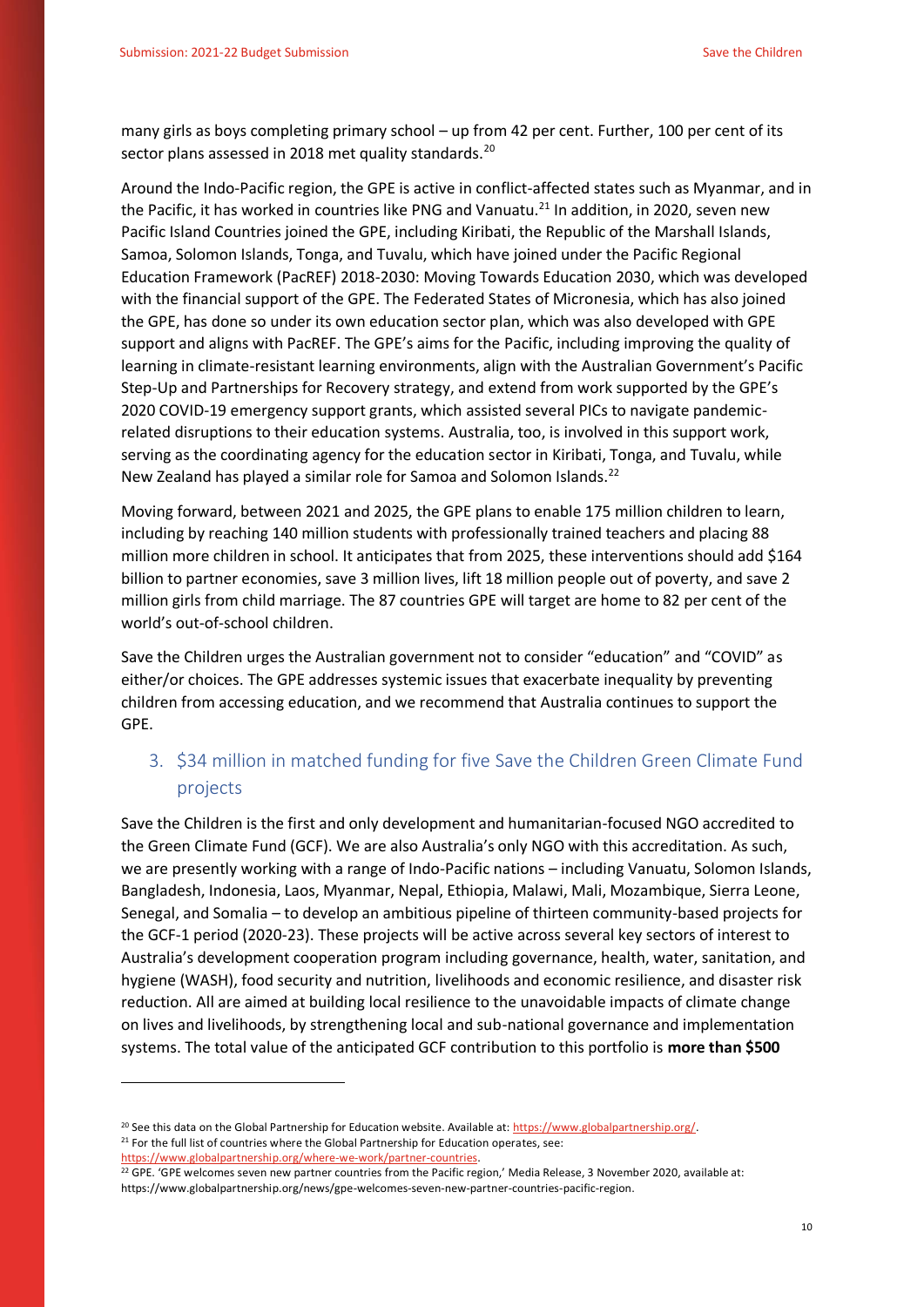**million** over the next decade, which will help ensure children and communities in climate vulnerable places will have significantly increased resilience. The Government's decision to not participate in the GCF's first replenishment was contentious, particularly in the Pacific. While pursuing bilateral arrangements on adaptation with partner countries has been beneficial, it has also increased fragmentation in the delivery of much needed resilience building support. Providing direct co-funding to our GCF projects in priority countries will help reduce fragmentation without distracting from bilateral priorities. It will also ensure this significant scale up of resources remains aligned to key aid priorities in the region.

This significant funding from the GCF will result in a step change in the way community-based approaches to adaptation are developed and implemented across the developing world. Because of the importance of this portfolio of projects, and the opportunity to leverage the GCF funding, we recommend the Australian government **invest \$34 million to partially match this funding in relation to 5 selected projects**, in 5 countries of key strategic importance to Australia (Vanuatu, Solomon Islands, Laos, Myanmar, and Indonesia). The GCF aims to leverage significant climate finance from donors and other sources through its investments. We see this working both ways: Australian co-finance for our GCF projects will ensure they meet GCF expectations, and it will also help leverage significant additional climate finance to support the most vulnerable populations in our region. This approach will allow us to scale up our work even further in these key partner countries while allowing the Australian Government to leverage GCF investment for greater impact across both the Pacific and Indian Ocean.

The projects we wish to scale up further, with this additional support from the Australian Government, are:

- **Vanuatu** The "Vanuatu Community-based Climate Resilience Project" (\$39 million) will help around two-thirds of ni-Vanuatu increase their resilience to the impacts of climate change on their food security and livelihoods. The project focuses on vulnerable rural communities and, once under implementation, it will be the largest specifically communitybased climate change adaptation project ever developed.
- **Solomon Islands** The "Solomon Islands Knowledge-Action-Sustainability for Resilient Villages Project" (\$39 million) will systematically address barriers keeping villages from climate-resilient development trajectories by enhancing awareness, skills, and institutions at the village level while establishing and/or strengthening the national-provincial-village linkages needed to fund village investments and sustain community-led, gender and socially equitable adaptation.
- **Laos** The "Strengthening Climate Resilient Health Facilities at Sub-National Level in Lao PDR Project" (\$65 million) will aim to increase the climate resilience of health systems to protect and improve the delivery of essential health services to the Lao population via strengthening institutional capacity to mainstream climate change resilience into the health sector; upgrading healthcare facilities to be climate-resilient; and knowledge management and community outreach initiatives.
- **Myanmar** The "Supporting Climate Resilient Communities in Dry Zone and Southeast Regions of Myanmar through Increased Food Security and Adaptive Governance Project" (\$34 million) aims to increase the resilience of communities in the Dry Zone and Southeast Myanmar to the impacts of climate change on food security by increasing knowledge and skills and developing adaptive governance. This will be achieved via activities leading to three objectives: 1) increasing communal knowledge to drive adaptation actions and plan for future impacts; 2) supporting communities to implement scalable adaptation actions to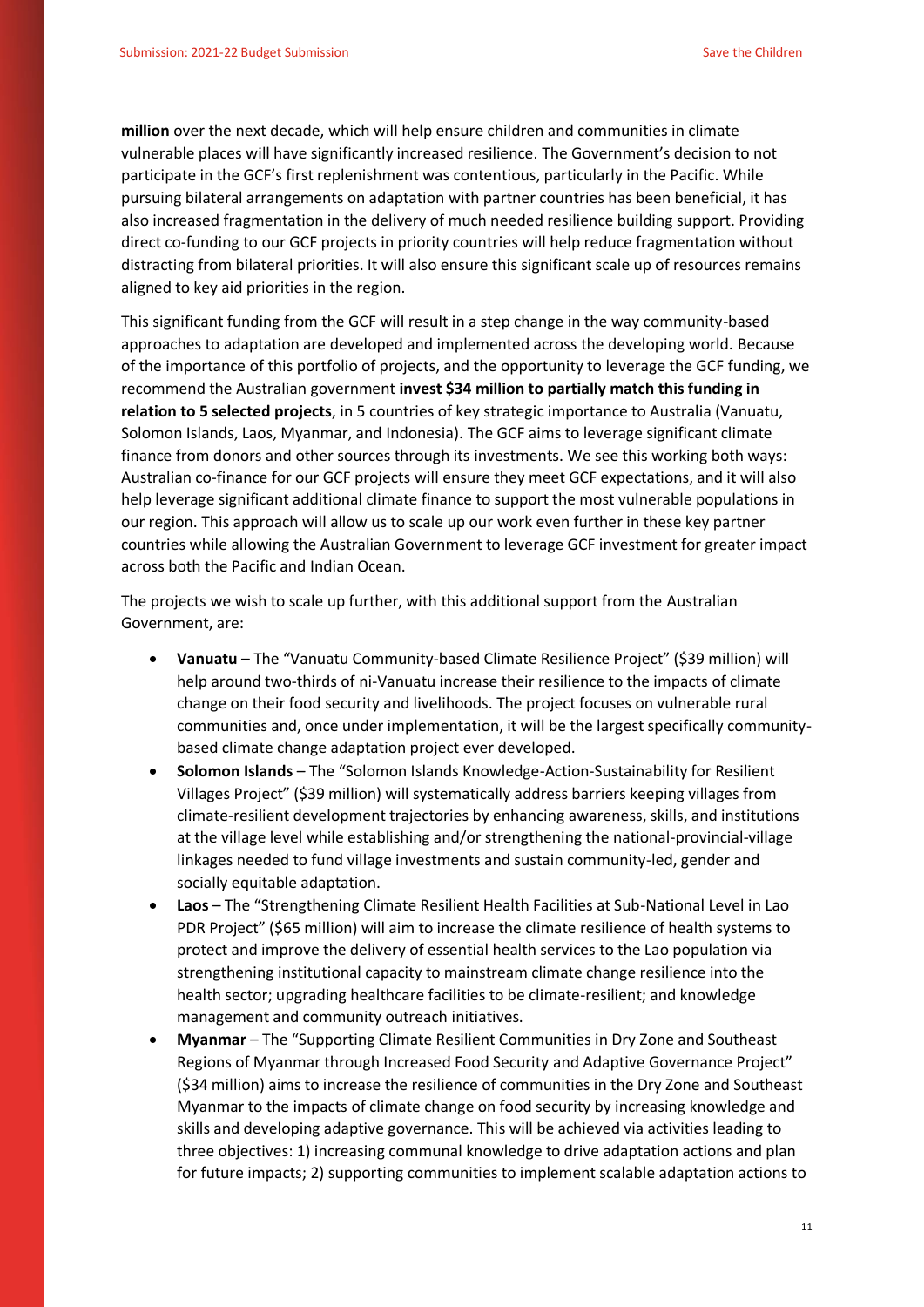ensure food security in the face of climate change impacts; and 3) ensuring that local and national structures minimize climate change induced losses on household and communal level by catalysing adaptive governance and supporting local-level adaptation planning.

 **Indonesia** – The "Enhancing Preparedness for Climate Change-Linked Epidemics Project" (\$17 million) will support Indonesia's health system (people, institutions, and resources) to have a clear understanding of the implications of climate change for infectious disease outbreaks and an increased ability to reduce risks; develop effective surveillance and preparedness plans; and build the system's resilience to meet the challenges of future climate-related epidemics. This will be achieved via implementation of activities under three components: 1) increased understanding of the implications of climate change for infectious diseases in each country, across a range of possible climate futures; 2) increased capacity at national and sub-national levels to assess climate-sensitive disease outbreak risks and implement effective risk reduction actions; and 3) increased ability to develop and implement targeted high priority actions to build system resilience to anticipated climate change-related disease outbreaks.

#### <span id="page-11-0"></span>4. \$391 million increase in humanitarian protection funding in 2021-22

In 2017, Australia's Foreign Policy White Paper stated that Australia would increase its investment in international humanitarian assistance to more than \$500 million per annum. This was a laudable aim, yet since then, the dynamics of multiple, localised interactions between rising conflict, climate change, and the COVID-19 pandemic have created the greatest humanitarian challenge the world has experienced since the Second World War, far surpassing 2017's challenges.

The scale of the increase in need for humanitarian assistance is enormous. For example, for the first time since the 1990s, extreme poverty will increase, life expectancy will reduce, HIV, tuberculosis, and malaria deaths will double, and the number of people facing starvation will increase two-fold.<sup>23</sup> The COVID-19 pandemic has triggered the deepest global recession since the 1930s, and **150 million** additional children will now experience multidimensional poverty as a result. Almost 24 million children and young people will not return to school in 2020.<sup>24</sup>

In addition to the pandemic and its associated economic crisis, conflicts are increasing in number and intensity worldwide. Around 426 million children live in conflict zones, the highest total ever recorded.<sup>25</sup> The world is also experiencing the greatest number of grave violations against children ever recorded, with 26,000 incidents in 2019 alone.<sup>26</sup> Around 79 million people, the highest recorded number, are internally displaced within their nation's borders by conflict and violence.<sup>27</sup>

Hunger is also on the rise, with conflict acting as the main driver of acute hunger for 77 million people in 22 countries. At the close of 2020, the number of acutely food insecure people was estimated at 270 million, while 11 million children face extreme hunger or starvation across 11 countries in Africa, the Caribbean, the Middle East, and Asia, with a risk of famine in Yemen and

<sup>26</sup> Save the Children, ibid.

**.** 

<sup>&</sup>lt;sup>23</sup> UN Office for the Coordination of Humanitarian Affairs. 'Global Humanitarian Overview 2021,' 2020. Available at: [https://reliefweb.int/sites/reliefweb.int/files/resources/GHO2021\\_EN.pdf.](https://reliefweb.int/sites/reliefweb.int/files/resources/GHO2021_EN.pdf)

<sup>&</sup>lt;sup>24</sup> UN Office for the Coordination of Humanitarian Affairs, Ibid.

<sup>&</sup>lt;sup>25</sup> Save the Children, Stop the War on Children: Killed and Maimed, 2020. Available at:

[https://resourcecentre.savethechildren.net/node/18486/pdf/killed\\_and\\_maimed\\_a\\_generation\\_of\\_violations\\_final.pdf.](https://resourcecentre.savethechildren.net/node/18486/pdf/killed_and_maimed_a_generation_of_violations_final.pdf)

<sup>27</sup> Save the Children, ibid.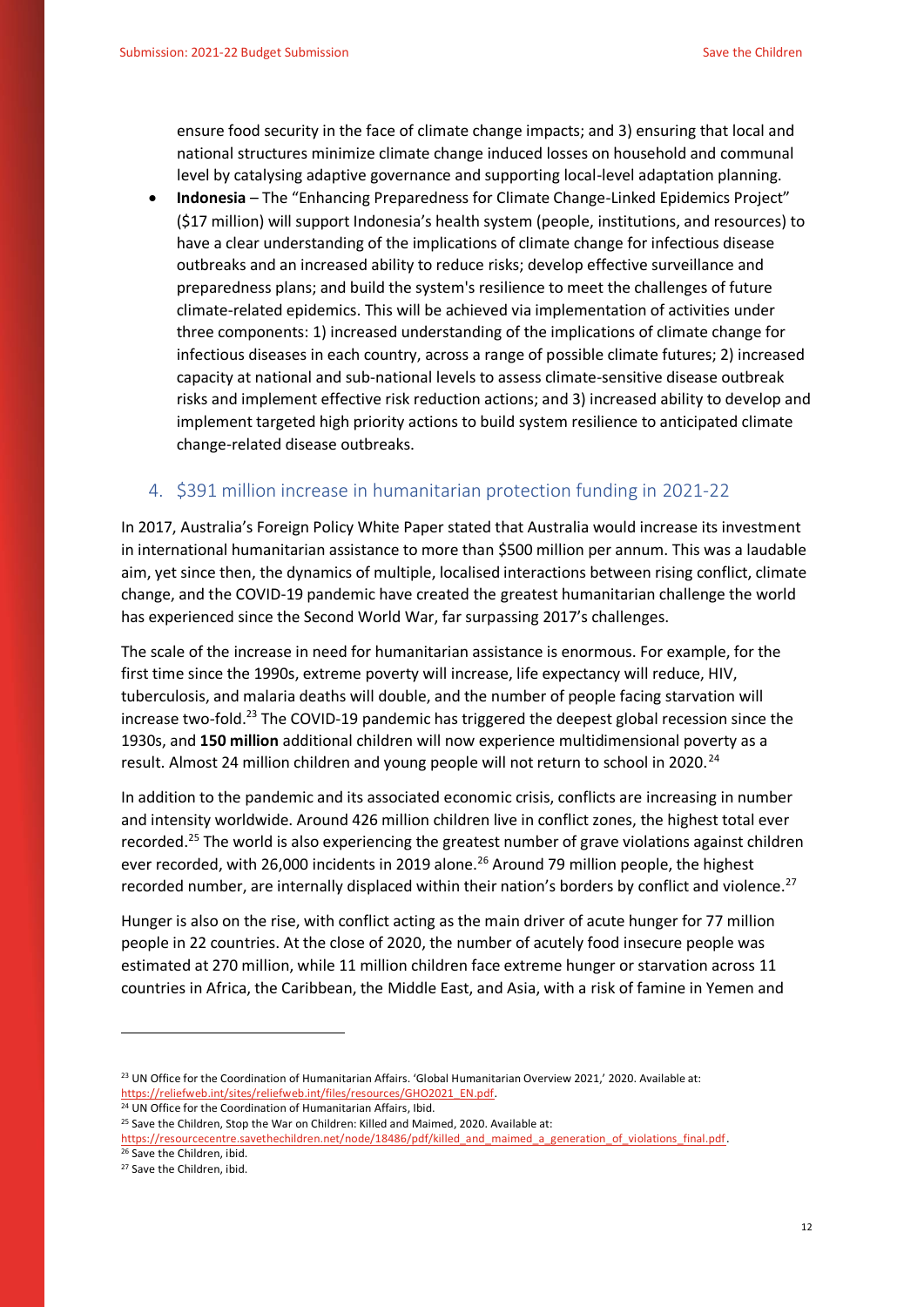South Sudan.<sup>28</sup> Alongside poverty and hunger, non-COVID-19 disease outbreaks are also a serious source of health risk around the world. Today, around 5 million children face threats of cholera and acute watery diarrhea (AWD). The pandemic could undo 20 years of progress in preventing HIV, TB, and malaria.

As a result, according to the Global Humanitarian Overview (GHO), 235 million people will need humanitarian assistance in 2021. <sup>29</sup> This is an enormous **40 per cent increase** from last year, meaning that one in 33 people worldwide will require some form of assistance. The GHO is appealing for \$35 billion in global humanitarian assistance from international donors to reach people in around 56 countries – the largest appeal on record to match the record scale of humanitarian need.

In light of the greatly increased need for humanitarian assistance, Save the Children acknowledges that Australia should not only meet its \$500 million commitment from 2017, but indeed **increase its humanitarian support allocation by \$391 million, to total \$861 million for 2021-22**. This figure is based on analysis by Oxfam, which has calculated Australia's "fair share" of the 2021 GHO total of \$35 billion, based on a methodology that includes all high and upper-middle-income countries as potential donors and assesses the size of each economy to derive each country's share.

Save the Children also supports collective calls from the peak body for international development NGOs, the Australian Council for International Development, to ensure that the additional funding is allocated in multi-year funding packages to protracted crises in at least 5 countries where humanitarian need is greatest. This acknowledges that the number of countries experiencing protracted crises, many of whom have been significantly impacted by the effects of COVID-19 and lack the resources to respond, has more than doubled from 13 in 2005 to 31 in 2019.<sup>30</sup>

<sup>29</sup> UN Office for the Coordination of Humanitarian Affairs, ibid.

1

<sup>&</sup>lt;sup>28</sup> UN Office for the Coordination of Humanitarian Affairs. 'Global Humanitarian Overview 2021,' 2020. Available at: https://reliefweb.int/sites/reliefweb.int/files/resources/GHO2021\_EN.pdf.

<sup>30</sup> Development Initiatives, Global Humanitarian Assistance Report 2020, 2020. Available at: [https://devinit.org/resources/global](https://devinit.org/resources/global-humanitarian-assistance-report-2020/people-and-crisis/)[humanitarian-assistance-report-2020/people-and-crisis/.](https://devinit.org/resources/global-humanitarian-assistance-report-2020/people-and-crisis/)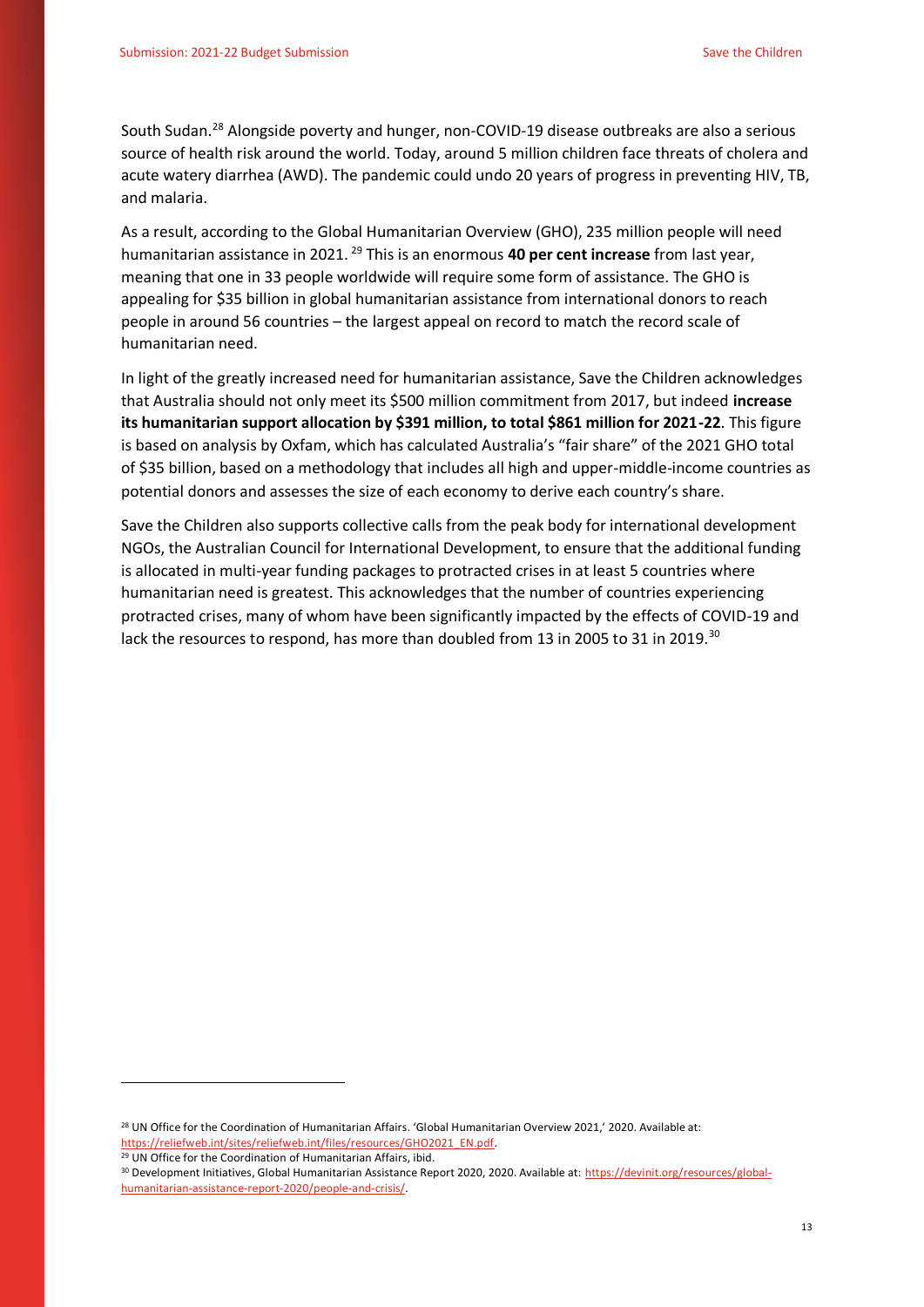## <span id="page-13-0"></span>Key Recommendations – Domestic

### <span id="page-13-1"></span>1. \$11.7m over four years to engage children at risk during the school years

COVID-19 threatens to turn what was already a national crisis of school disengagement and student wellbeing into a permanent rupture for a generation of students. Throughout 2020, COVID-19 and associated school closures and disruptions significantly interrupted children's learning, weakened their connection to schools, and increased the risks of disengagement and early school leaving. Those most affected included students already vulnerable and many who became newly at risk. Every school year is vital to successful learning and children can ill afford a year of disruption such as they have just experienced – particularly those already facing educational and other disadvantage.

Looking ahead, this generation of students faces the prospect of reaching working age less skilled and less capable than any in decades, creating an enormous drag on Australia's future productivity and having a long-term fiscal impact. This is a national problem. It requires Commonwealth Government leadership for a national solution.

The Commonwealth Government's role in addressing the challenge of school disengagement, especially in the context of COVID-19, is four-fold:

- 1. The Commonwealth Government is responsible for the national economy and economywide policy decisions. Increased disengagement and school drop-out rates, and age-group population-wide reduced mental health and wellbeing, have significant implications for Australia's future economy. This is especially pressing with COVID-19's impact.
- 2. The Commonwealth Government has an established role in providing national leadership on important school education policy areas, exercised in establishing critical national education infrastructure, institutions, and standards, and supporting well-evidenced initiatives that meet national needs that span beyond individual school systems.<sup>31</sup>
- 3. The Commonwealth Government is responsible for primary mental health care. As the Productivity Commission has recently recognised, schools play an important role in preventive and early intervention care for children's mental health and wellbeing.<sup>32</sup>
- 4. The Commonwealth Government has a significant stake in improving school engagement and reducing rates of disengagement and school dropouts, as it will bear the majority of the associated downstream fiscal costs, including through reduced income tax revenue and greater reliance on welfare. It will also bear a substantial component of the costs of greater reliance on the public health system.

The Commonwealth Government has both a clear mandate, and a unique capacity, to address school disengagement - an issue that COVID-19 is worsening.<sup>33</sup> Only the Commonwealth

**-**

<sup>31</sup> Examples include the Australian Curriculum, the Australian Institute for Teaching and School Leadership, Education Services Australia, the National Evidence Institute, support for the Teach for Australia program, and support to boost literacy and numeracy outcomes and parental engagement.

<sup>32</sup> Productivity Commission, *Mental health*, Final report, June 2020 (publicly released November 2020).

<sup>33</sup> Expert independent advice commissioned by the Department of Education, Skills and Employment in April 2020 highlighted that COVID-19 would increase school disengagement, including early evidence that this was already occurring, and that this should be a priority for government's response: Brown, N. et al, 2020, *Learning at home during COVID-19: Effects on vulnerable young Australians – Independent rapid response report*, University of Tasmania. The experience of State Governments, schools, and non-government service providers on the ground to date has confirmed those early concerns.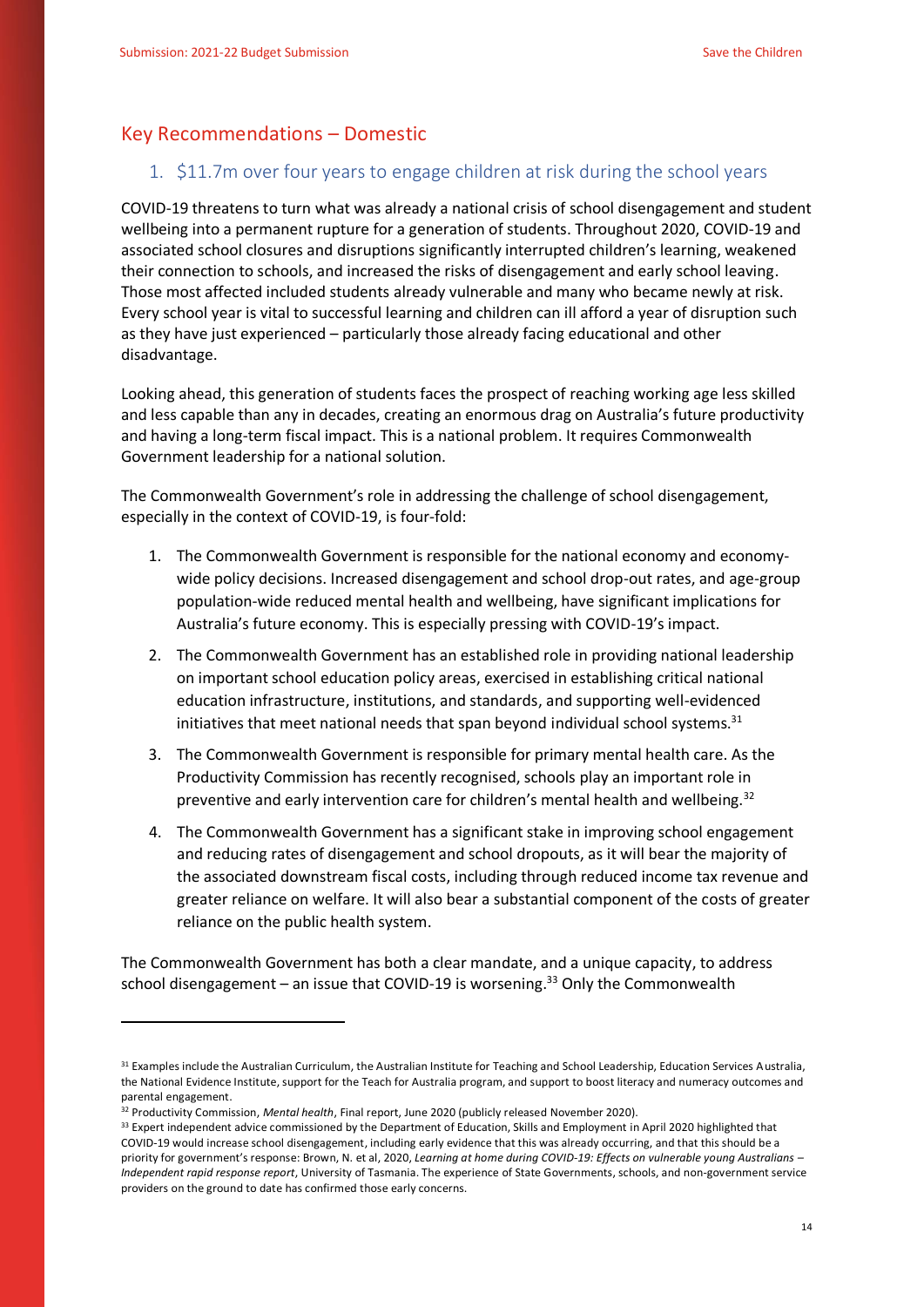1

Government can create the infrastructure and conditions for effective initiatives to be accessible to schools across Australia, by supporting proven innovations to scale nationally. This would put schools in a position to make purchasing decisions based on their priorities and needs, by making evidence-based programs accessible across the country.

Importantly, this would not intrude on States' and Territories' role as school system managers, seek to dictate how States manage their school systems, or impinge on existing State activities. Instead, it would involve establishing national infrastructure for addressing school disengagement which would then be available for schools, and States, to access consistently across Australia.

Accordingly, **Save the Children recommends an investment of \$11.7m over 4 years to expand the wellbeing-focused school engagement program Hands on Learning**. This would enable Save the Children to establish the 'soft' infrastructure for the program to scale nationally with best practice fidelity, and ensure quality assurance and evaluation, where there is need and demand from schools – regardless of where they are in Australia.

Hands on Learning is an evidence-based in-school intervention that builds the foundations for learning. It creates opportunities for young people to discover their talents and experience success through significant and authentic hands-on projects. Students spend one day each week outside classrooms, but still within the school environment, working collaboratively on meaningful projects around the school and community that build teamwork, problem solving, and communication capabilities. The program builds motivation, attendance, and self-esteem, building the platform for greater engagement in learning during the remainder of the week.

Hands on Learning currently has 118 implementations in schools. The majority are in Victoria, 34 reflecting the challenges of making the program nationally available without a 'circuit breaker' investment by the Commonwealth Government to enable a national infrastructure to be created.

This investment is estimated to leverage over \$44m from over 300 predominantly low ICSEA<sup>35</sup> state government schools nationally, while tripling Hands on Learning's current footprint and making it available at scale nationwide. Schools will provide the majority of the ongoing investment required for the program, by utilising their school budgets based on existing funding arrangements. Commonwealth Government investment and leveraged school investment would enable over 7000 vulnerable and at-risk students to be supported annually by the end of the 2024-25 financial year.

The Commonwealth Government has historically funded a small number of other school-age education programs. Hands on Learning addresses a different set of education system problems from existing funded programs, in a way that is complementary but distinct. In particular, Hands on Learning is unique in its direct focus on supporting the wellbeing of at-risk students and keeping them engaged with learning by aiming to change disengaged students' experience of school, enhance their wellbeing, and empower students with the practical capabilities and skills to engage with education and thrive through school and into employment.

Given the nature of the investment in Hands on Learning and the outcomes towards which it would be directed, the appropriate portfolio would be Health (Mental Health) and/or Education.

<sup>34</sup> As of January 2021, Hands on Learning has 100 implementations in Victoria, eight in NSW, five in Queensland and five in Tasmania, with expansion from Victoria substantially driven by referrals and word-of-mouth between schools and principals recommending the program to others interstate through informal networks.

<sup>&</sup>lt;sup>35</sup> ICSEA is the Index of Community Socio-Educational Advantage, and provides an indication of the socio-educational backgrounds of students. It was created by the Australian Curriculum, Assessment and Reporting Authority.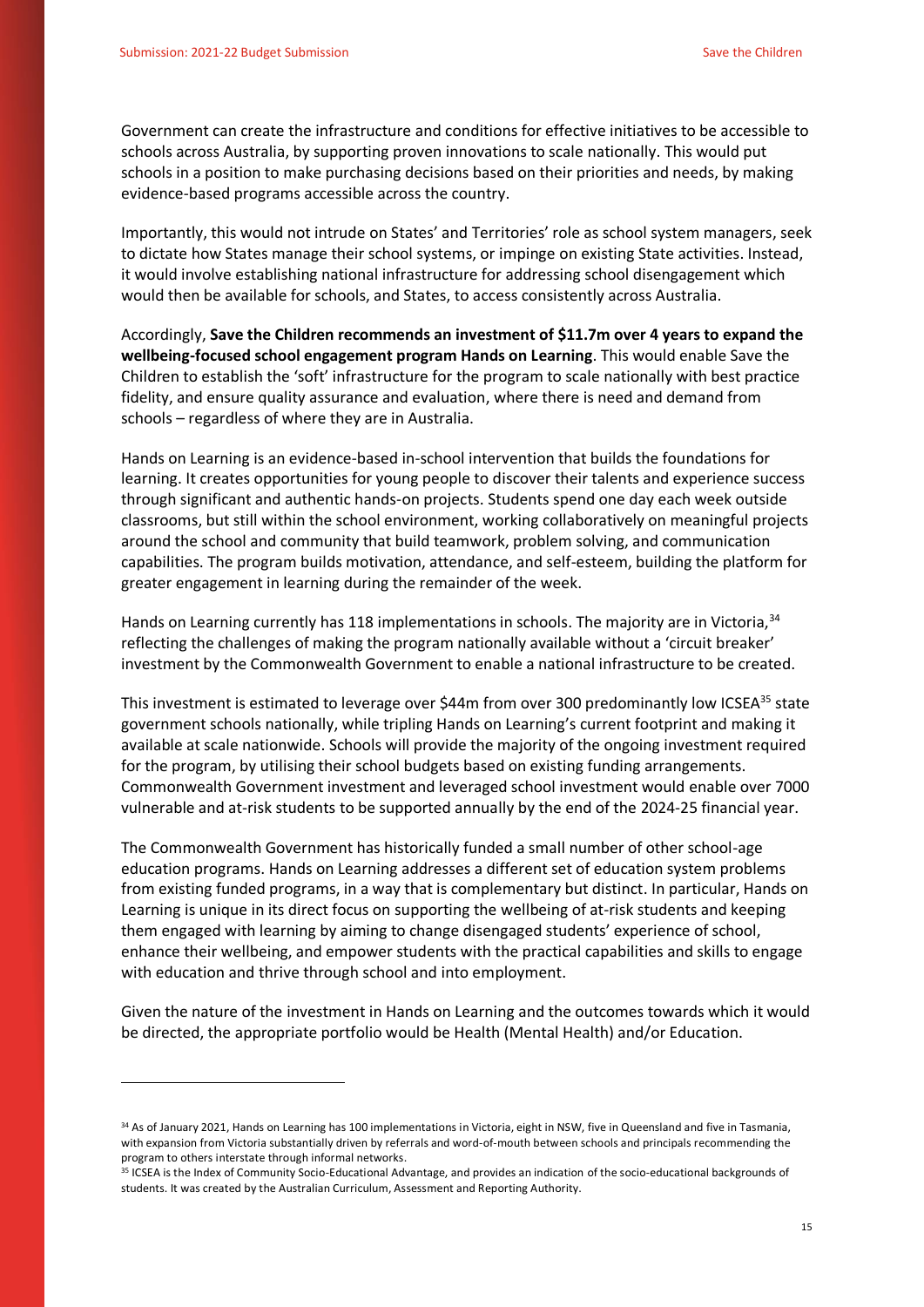**-**

| <b>Budget Initiative</b> | $2021 - 22$ (\$m) $2022 - 23$ (\$m) |         | $2023 - 24$ (\$m) | 2024-25 (\$m) | Total (\$m) |
|--------------------------|-------------------------------------|---------|-------------------|---------------|-------------|
|                          |                                     |         |                   |               |             |
| Hands on Learning        | $1.95*$                             | $2.78*$ | $3.24*$           | $3.73*$       | $11.70*$    |

\* These figures are expressed in financial years but may require adjustment to align with school year (calendar year) funding cycles, depending on the timing of relevant decisions by government.

## <span id="page-15-0"></span>2. Support children's wellbeing and recovery from the events of 2020 and throughout 2021

2020 has created extraordinary challenges for children's psychological, social, and emotional wellbeing across Australia. These will continue, and in some respects increase, in 2021.

Children's wellbeing has been put under extreme pressure in the past 12 months. This will not let up in 2021. Indeed, the stress on children's wellbeing is likely to increase over the coming year, as the full economic impact of the pandemic begins to be felt in earnest through increasing family financial hardship and other stress. Already, children's academic progress and social and emotional development have been fundamentally disrupted, while their mental health and psychological wellbeing are being put under significant pressure by the instability, uncertainty, and in many cases grief and loss they are experiencing from the pandemic and other sources.

There is a pressing need for evidence-based services to support children to cope with, and recover from, the psychological distress and community-level trauma caused by COVID-19 – especially those who are particularly vulnerable or facing significant disadvantage.

Children who were directly affected by the 2019-20 bushfires need particular support. The bushfires were devastating, even before COVID-19's compounding effects. The fires can be expected to have long-term effects for the mental health and psychological wellbeing of those affected – especially children – unless effective interventions are made available to support recovery.<sup>36</sup> Ordinarily, recovery would require at least a five-year horizon.<sup>37</sup> Instead, in March 2020, COVID-19 largely halted early recovery efforts before they could even begin. Just when the ability to come together within their communities, and begin rebuilding and accessing support, was most needed, social distancing requirements made this impossible.

**Save the Children recommends that the Commonwealth Government establish funding and other arrangements to provide access to evidence-based specialist psychosocial support programs for all students' social and emotional wellbeing and resilience, within schools.** This could be phased over time to initially focus on schools with the greatest need but should be made widely available within relevant schools rather than being limited to only those children already identified as struggling. There could be potential for this to be a jointly Commonwealth and State funded initiative.

As one example, Save the Children's Journey of Hope program, a psychosocial emergency response and recovery program, has been delivered to more than 85,000 children over many years, including after Hurricane Katrina in New Orleans and an adaptation in New Zealand following the

<sup>&</sup>lt;sup>36</sup> See, e.g., Gibbs, L. et al, 2014. 'Where do we start? A proposed post-disaster intervention framework for children and young people', *Pastoral Care in Education* 32(1): 68-87; Goodman, G. et al, 2018. 'Trauma and long-term memory for childhood events', *Society for Research in Child Development* 13(1).

<sup>37</sup> See, e.g., Gibbs, L., 2020, 'Witness statement: In the matter of the Royal Commission into National Natural Disaster Arrangements', 22 May 2020, available at[: https://naturaldisaster.royalcommission.gov.au/system/files/exhibit/MDH.500.001.0001\\_1.pdf.](https://naturaldisaster.royalcommission.gov.au/system/files/exhibit/MDH.500.001.0001_1.pdf)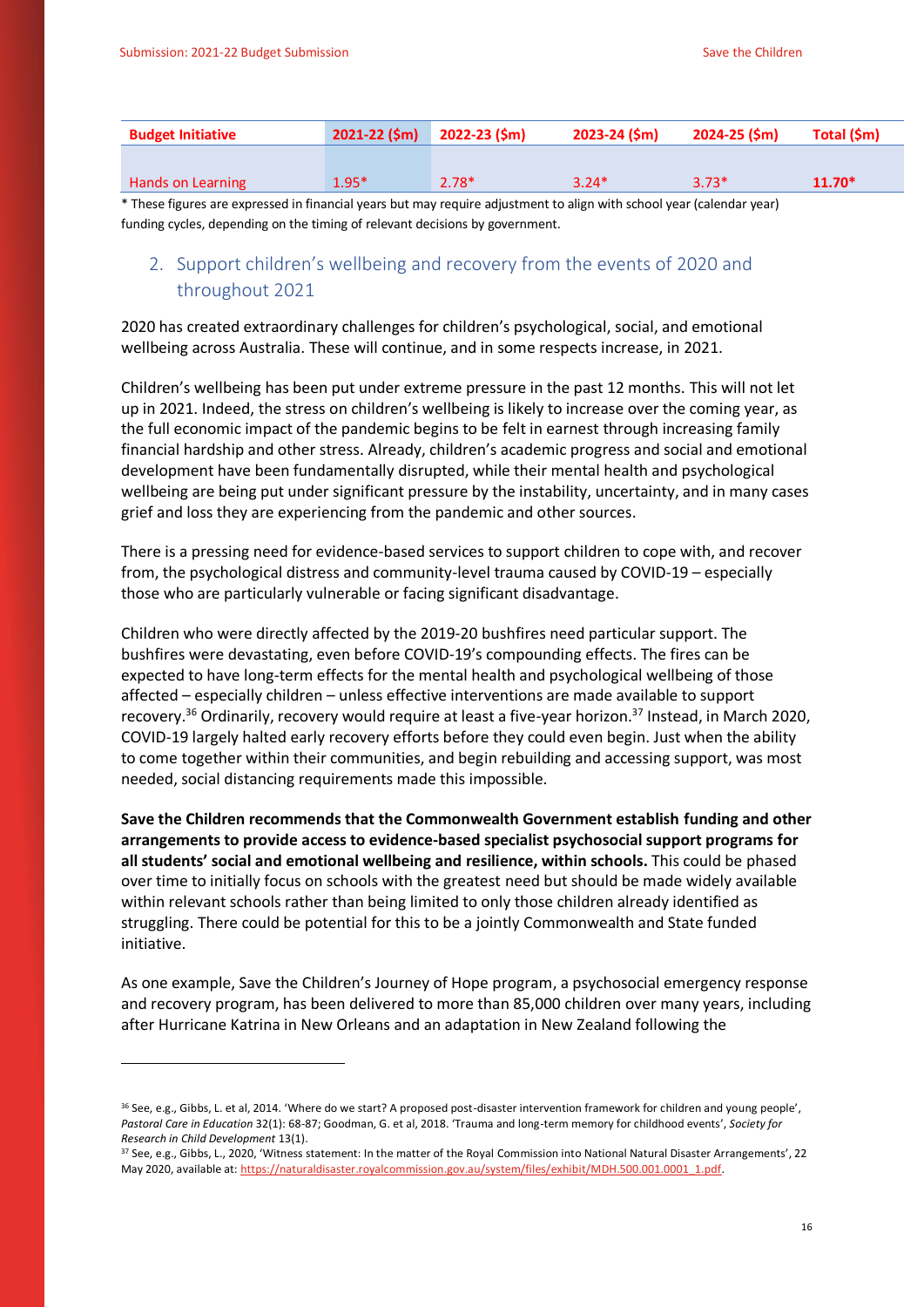**-**

Christchurch earthquake. The program helps children recognise and process common emotions, identify stressors and triggers, and build capacity to deal with these emotions. The program's effectiveness has been confirmed by rigorous evaluation, including by the International Institute for Children's Rights and Development.<sup>38</sup>

Journey of Hope is generally offered in schools. It has also been adapted for virtual (online) delivery to manage COVID-19's impacts on face-to-face support and can be delivered in other child-safe settings such as family and community centres and service delivery hubs. Across Terms 3 and 4 of 2020, it was offered in 39 schools and preschools within heavily bushfire-affected regions across NSW and Victoria, reaching 2636 students. Given the continuing need for it, further delivery is planned in Terms 1, 2 and 3 of 2021. It is currently expected to reach an additional 1,700 students, but there is significant scope for rapid scaling to support larger numbers of students and meet the existing demand from schools if funding becomes available.

Journey of Hope's delivery is currently supported by the generosity of several large philanthropic and corporate donors, and by Save the Children's own-source revenue. Its scale – and, therefore, impact – could be vastly increased with coordinated support from the Commonwealth Government. As an indication, **Journey of Hope has a delivery cost of around \$5,000 per 10 children over one school term.** This includes costs of two group facilitators, senior supervision, quality assurance and management time, group materials, transportation, follow up with school and referrals, data collection, and evaluation.

#### <span id="page-16-0"></span>3. Ensure all children can access Child Friendly Spaces in emergencies

Children are uniquely vulnerable to the short and long-term effects of bushfires and other natural hazards and disasters. There is clear evidence, globally and in Australia, about the effects that bushfires have on children's mental health, psychological wellbeing, learning, and longer-term outcomes. There is also clear evidence about what types of interventions work to support children's recovery, and build resilience, following bushfires and other disasters.

Yet, during the 2019-20 bushfires, as in previous disaster contexts in Australia, children's unique needs were systemically misunderstood and overlooked. There was a striking lack of coordination to ensure that children's services were available, and integrated, with other essential services when evacuation, relief and recovery centres were established. In some of the hardest hit communities, children were left without a safe place to begin processing their experiences for days after evacuating from their homes. Save the Children's submission to the Bushfires Royal Commission and other major inquiries into the 2019-20 bushfire season describes these issues in more detail.<sup>39</sup>

All levels of government – Commonwealth, State and local – have responsibilities for emergency management, disaster risk reduction and resilience. The Commonwealth Government has a crucial leadership role in national coordination, standard-setting, and funding. This is particularly important in relation to national-scale disasters like the 2019-20 bushfires – a point which has been reinforced by the finding and recommendations of the Bushfires Royal Commission.

<sup>&</sup>lt;sup>38</sup> See e.g., Powell, T., 2011. The Journey of Hope Curricula: Building resilience after a natural disaster, University of Texas, available at: [https://www.savethechildren.org/content/dam/global/reports/emergency-humanitarian-response/JOH-NEW-ZEALAND-REPORT.PDF;](https://www.savethechildren.org/content/dam/global/reports/emergency-humanitarian-response/JOH-NEW-ZEALAND-REPORT.PDF)  Powell, T. and Thompson, S., 2014. 'Enhancing coping and supporting protective factors after a disaster: Findings from a quasiexperimental study', *Research on Social Work Practice*, DOI: 10.1177/1049731514559422.

<sup>39</sup> Save the Children, *Children's experiences and needs in the 2019-20 bushfires: Consolidated submission to inquiries into the 2019-20 bushfire season*, April 2020, available at[: https://www.savethechildren.org.au/getmedia/34d65730-536f-43c6-aaa8-1cdca0c710c3/save](https://www.savethechildren.org.au/getmedia/34d65730-536f-43c6-aaa8-1cdca0c710c3/save-the-children-submission-children-s-experiences-and-needs-in-the-2019-20-bushfires-(1).pdf.aspx)[the-children-submission-children-s-experiences-and-needs-in-the-2019-20-bushfires-\(1\).pdf.aspx.](https://www.savethechildren.org.au/getmedia/34d65730-536f-43c6-aaa8-1cdca0c710c3/save-the-children-submission-children-s-experiences-and-needs-in-the-2019-20-bushfires-(1).pdf.aspx)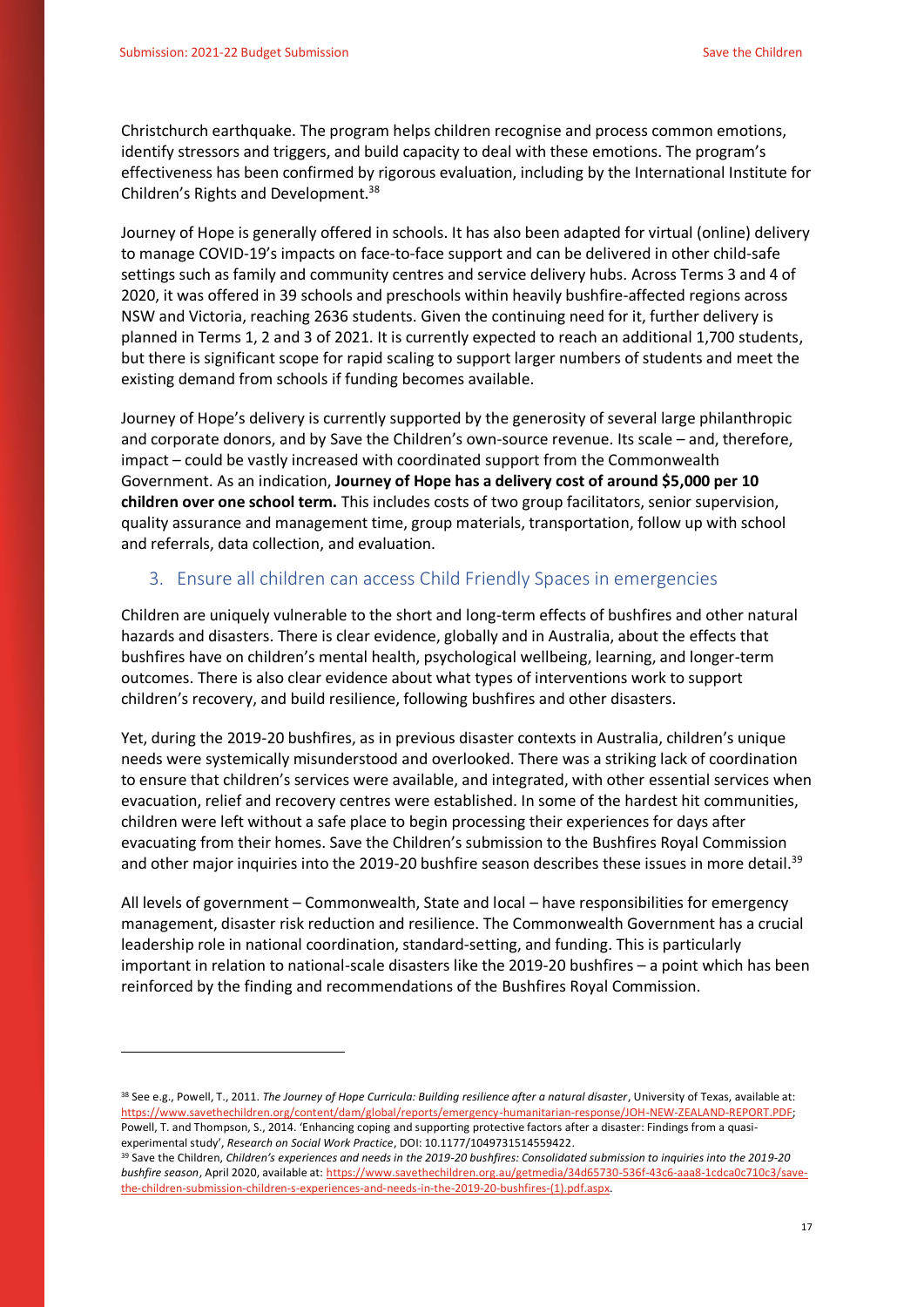**Save the Children recommends that the Commonwealth Government establish national arrangements to ensure that Child Friendly Spaces are established as an essential service in every evacuation, relief, and recovery centre.** Child Friendly Spaces are dedicated spaces which address children's physical and psychological wellbeing in the immediate aftermath of a disaster. They are staffed by trained specialists who provide psychological first aid and other support to children while their parents attend to other essential needs within the centre. All staff in Child Friendly Spaces would be suitably qualified, with experience running professional services, as well as being trained in trauma-informed approaches, which is essential in an emergency context.

These arrangements would be co-developed with States but require Commonwealth leadership to ensure national availability and consistency. This would not necessarily involve increased Commonwealth funding and may be achievable through ensuring greater clarity within existing Commonwealth-State funding arrangements to ensure that Child Friendly Spaces are systematically planned for as part of bushfire preparedness. As an indication, **Save the Children's professional model for deploying Child Friendly Spaces has an associated cost of around \$25,000-\$35,000 per week-long deployment**, depending on local circumstances including variables such as how much travel is required**.**

### <span id="page-17-0"></span>4. Support families to provide the material basics for all children

There can be no doubt that, without government intervention, COVID-19 will drive many families into poverty. Even before COVID-19's onset, around 1 in 6 Australian children – or 774,000 children  $-$  aged 0-14 lived in poverty.<sup>40</sup> Many more are at significant and immediate risk of sliding into poverty as a result of the pandemic's sweeping economic impact.

Poverty's effects are especially harmful and difficult to escape for children. Childhood poverty causes lifelong harm. Poverty is the strongest predictor of developmental vulnerability in children starting school, and children in families facing economic hardship are far more likely to experience neglect and abuse, with all the harmful consequences that follow. Child poverty is associated with worse educational, employment, health, and wellbeing outcomes, extending across adulthood. It is linked to greater contact with the criminal justice and adult welfare systems. For children who are abandoned by society to poverty, escaping from disadvantage later on can be all but impossible.<sup>41</sup>

The Commonwealth Government's Coronavirus Supplement has provided a critical lifeline for the most vulnerable children and families in Australia through the pandemic. At least 1.1 million children are relying on the Supplement.<sup>42</sup> For many, the Supplement has been the difference between a home environment which is safe and healthy and where they receive the material basics, and one in which those basic needs go unmet and their safety and welfare are severely compromised. To protect our most vulnerable children, we must ensure they are housed and fed.

No child should be living in poverty in Australia. **A permanent and adequate increase to JobSeeker, Youth Allowance, parenting payments, and other income support payments, to a level that keeps all Australians out of poverty and allows all Australian families to pay for the essentials, would be a simple and enormously powerful structural change.** The current circumstances, which have forced a re-examination of the underlying structural supports in Australia and created a social

<sup>41</sup> See, e.g., Warren, D., 2017, *Low income and poverty dynamics: Implications for child outcomes*, Social Policy Research Paper No 47, Australian Institute of Family Studies.

**.** 

<sup>40</sup> Australian Council of Social Service, 2020, *Poverty in Australia 2020* (based on the latest ABS data from 2017-18).

<sup>42</sup> Department of Social Services, 'Answer to Question on Notice', Senate Select Committee on COVID-19, Public Hearing – 30 July 2020, available at[: https://www.aph.gov.au/Parliamentary\\_Business/Committees/Senate/COVID-](https://www.aph.gov.au/Parliamentary_Business/Committees/Senate/COVID-19/COVID19/Additional_Documents?docType=Answer%20to%20Question%20on%20Notice)

[<sup>19/</sup>COVID19/Additional\\_Documents?docType=Answer%20to%20Question%20on%20Notice](https://www.aph.gov.au/Parliamentary_Business/Committees/Senate/COVID-19/COVID19/Additional_Documents?docType=Answer%20to%20Question%20on%20Notice) (question 269).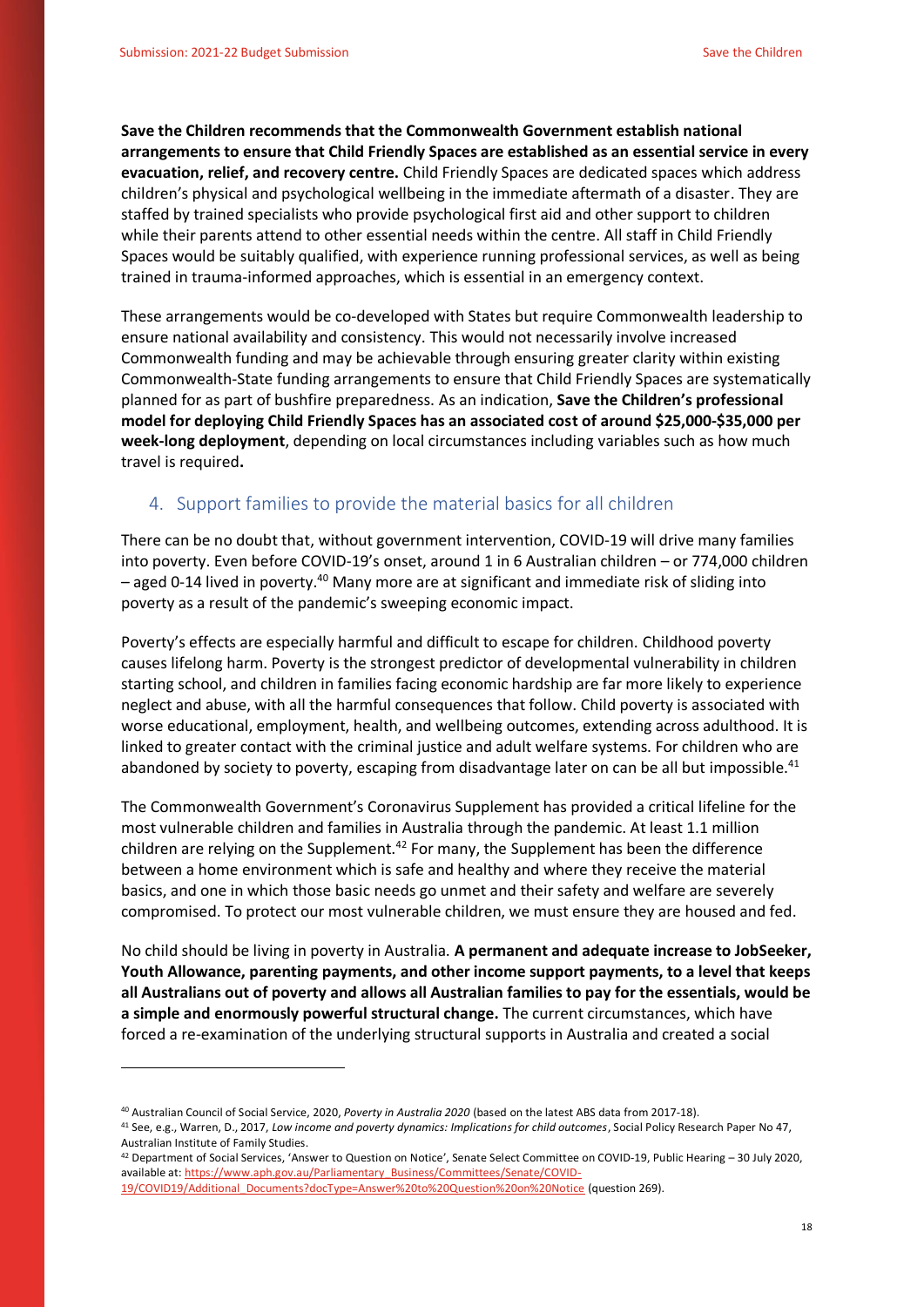**.** 

licence for change, are a unique opportunity to provide certainty and secure the living conditions of all Australian families – including those hardest hit by COVID-19 and most in need of support – and preserve opportunity for their children, enabling them to thrive.

Permanently raising the rate of JobSeeker and other income support payments would also produce large net economic benefits. Modelling by Deloitte, the Grattan Institute and others has highlighted the shocks to income and spending being created by COVID-19 and the contraction and harm to the broader Australian economy that will occur if income supports are not raised.<sup>43</sup> This will be felt both in the near term, as Australia seeks to weather the recession, and over a longer horizon, as the nation slowly recovers from the current high unemployment levels and broader economic downturn. It is notable that recipients of income support spend a greater proportion of their income, in paying for essentials, resulting in a high relative level of consumption which in turn flows to the wider economy.

#### <span id="page-18-0"></span>5. Ensure adequate funding for organisations to become and stay child safe

Save the Children and Child Wise – a social enterprise of Save the Children that exists to ensure the safety of children and young people in organisations where they spend time – strongly endorse the Government's work to regulate the National Principles for Child Safe Organisations through funding agreements and support organisations' capacity to meet these Principles by reforming how government engages with organisations and communities.

Save the Children and Child Wise welcome the Commonwealth Government's strengthening of the Commonwealth Child Safe Framework in its second edition, which came into effect on 14 December 2020. However, a strengthened framework must be accompanied by commensurate arrangements for funded organisations to build their capacity to deliver the requirements, so that they are not 'set up to fail'.

The Royal Commission into Institutional Responses to Child Sexual Abuse was clear in its recommendations that all organisations that have any contact with children must be compliant with 10 National Child Safe Standards. The Standards are a benchmark against which organisations can assess their child safe capacity and set performance targets for a best practice approach to child safety. The Royal Commission was equally clear that the effectiveness of the Standards depends on governments striking the right balance between ensuring effective implementation and recognising and supporting the burden of implementation by organisations.<sup>44</sup>

The Commonwealth Government has a clear mandate and a significant stake in improving institutional child safety. It can create the conditions for effective implementation of the National Principles through its funding mechanisms. If the Government is to realise its ambition for child safe organisations in Australia, and if organisations are to realistically meet the legislative and regulatory mandate (in substance as well as form), **adequate funding will be needed for organisations to meet the National Principles for Child Safe Organisations in the intended manner** through the Department of Social Services' Families and Children portfolio, the National Indigenous Australians Agency's Indigenous Advancement Strategy and other programs, and the National Office for Child Safety.

<sup>43</sup> Deloitte Access Economics, 2020, *Estimating the economic impacts of lowering current levels of income support payments*, September 2020; Daley, J. et al, 2020, *The Recovery Book: What Australian governments should do now*, Grattan Institute, June 2020. <sup>44</sup> Royal Commission into Institutional Responses to Child Sexual Abuse, 2017, *Final report*, Volume 6 – Making institutions child safe.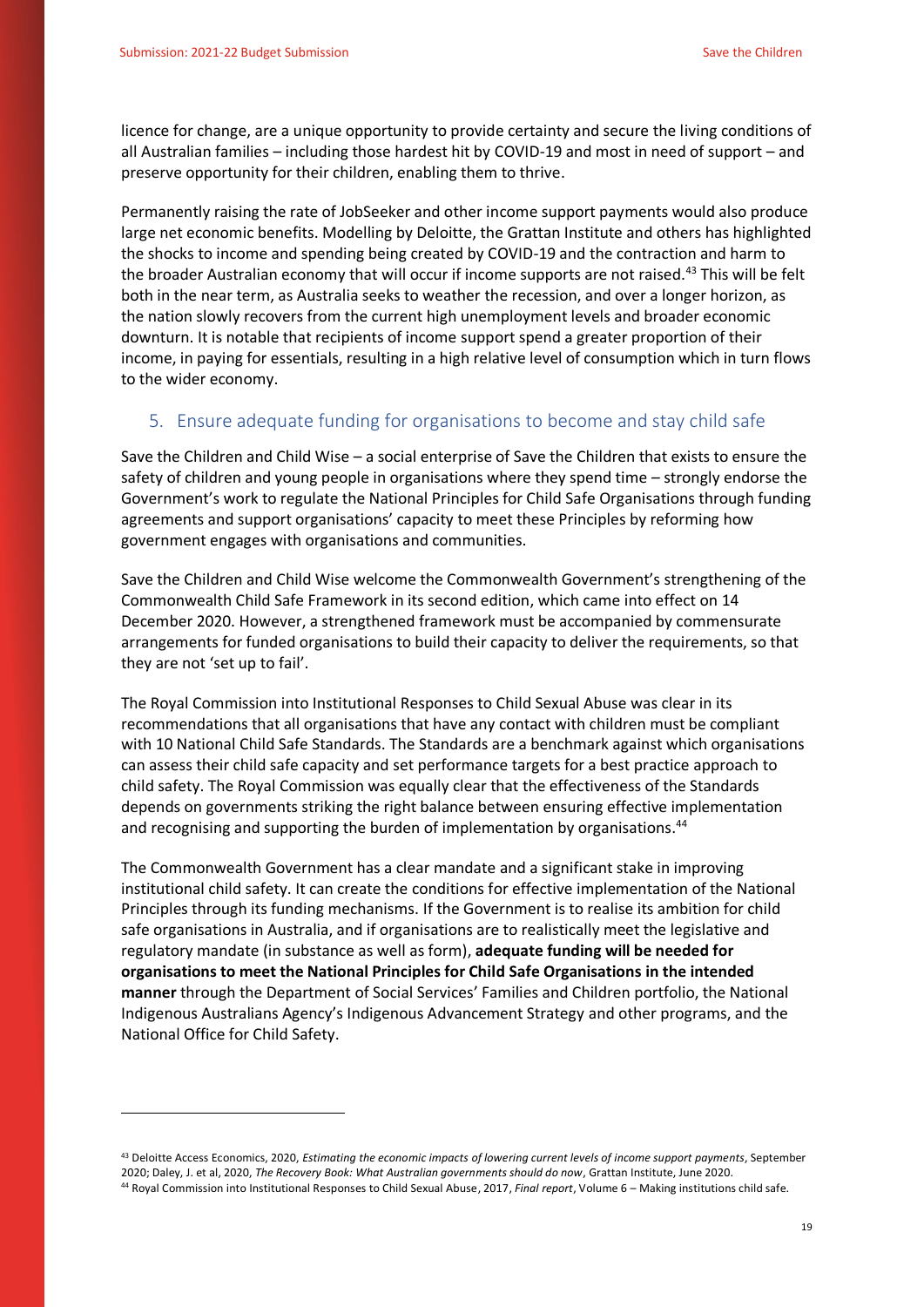An appropriation could be **calculated as a percentage of overhead above an organisation's funded budget, so that providers can incorporate institutional strengthening or capacity building to enable full integration of the 10 National Principles for Child Safe Organisations**.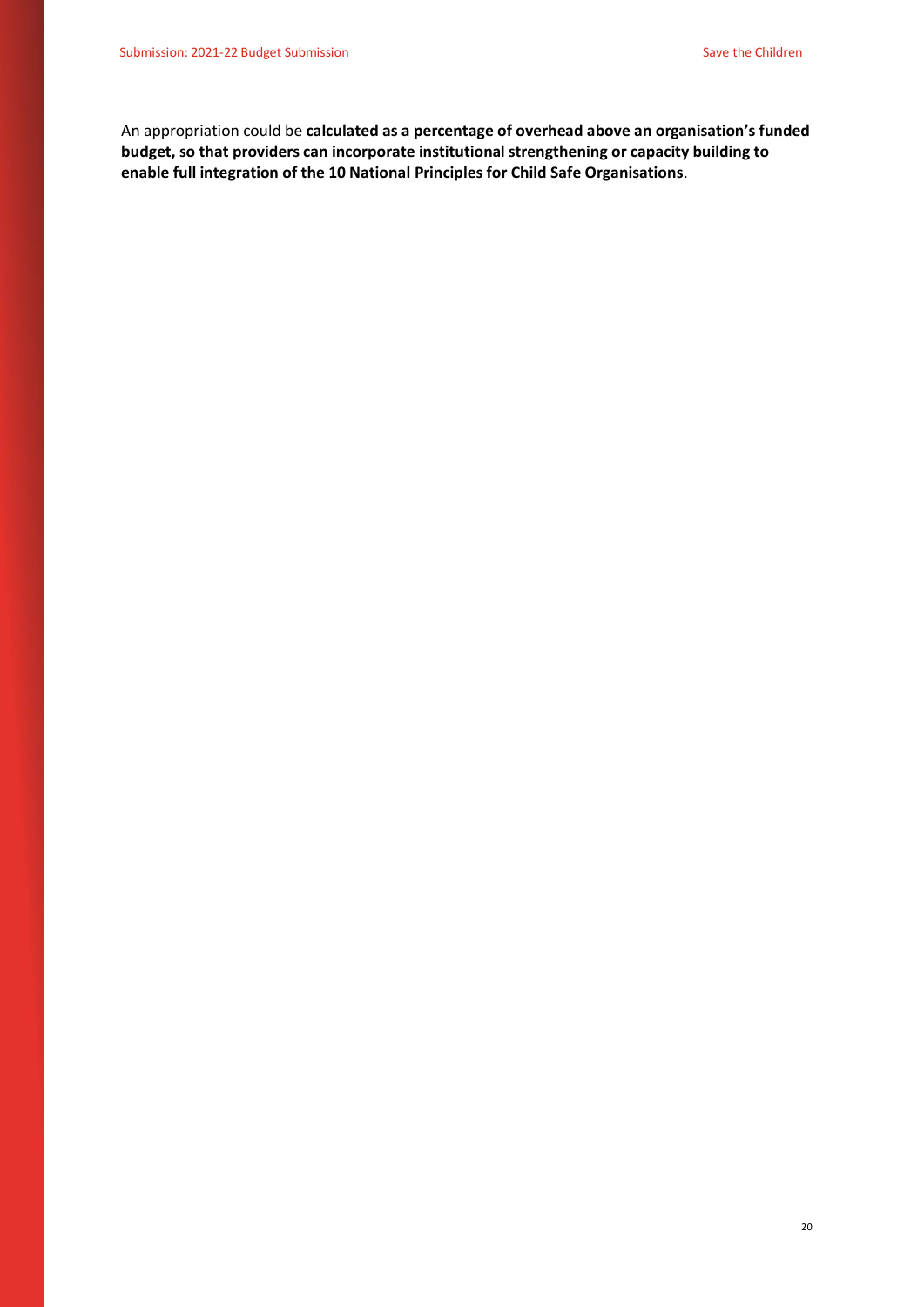## <span id="page-20-0"></span>Attachment A: Child-sensitive social protection costing

Save the Children has commissioned Development Pathways to model the projected costs of delivering universal child benefit payments, child disability benefits and adult disability benefits to eligible populations in Fiji, Papua New Guinea, Solomon Islands, Tonga, and Vanuatu.

This modelling is underpinned by assumptions including population projections from the United Nations World Population Prospects 2019, and economic projections drawing on the International Monetary Fund's World Economic Outlook database (with inflation and GDP growth after 2025 assumed to stay constant). All currency conversions are sourced from oanda.com, for average exchange rates. The modelling accounts for benefit transfer values in line with comparable averages, including:

- Child benefit payments of 5% of GDP;
- Child disability benefits of 12% of GDP; and
- Adult disability benefits of 12% of GDP.

Outputs of the model, for **FY2021/22 only**, are provided below:

|                             |                                        | Fiji        | <b>PNG</b>  | Solomon<br>Islands | Tonga     | Vanuatu    |
|-----------------------------|----------------------------------------|-------------|-------------|--------------------|-----------|------------|
|                             | Age of eligibility                     | $0 - 10$    | $0 - 10$    | $0 - 10$           | $0 - 10$  | $0 - 10$   |
| Child benefit               | Transfer value<br>(local costing unit) | 43          | 30          | 69                 | 40        | 915        |
|                             | Age of eligibility                     | $0 - 17$    | $0 - 17$    | $0 - 17$           | $0 - 17$  | $0 - 17$   |
| Child disability<br>benefit | Transfer value<br>(local costing unit) | 103         | 73          | 164                | 97        | 2195       |
|                             | Age of eligibility                     | 18-59       | 18-59       | 18-59              | 18-59     | 18-59      |
| Adult disability<br>benefit | Transfer value<br>(local costing unit) | 103         | 73          | 164                | 97        | 2195       |
| Country program             | <b>USD</b>                             | 61,834,000  | 296,165,000 | 25,829,000         | 6,870,000 | 10,523,000 |
| cost                        | <b>AUD</b>                             | 80,087,700  | 383,594,000 | 33,453,800         | 8,898,050 | 13,629,400 |
| Total program cost          | <b>USD</b>                             | 401,221,000 |             |                    |           |            |
|                             | <b>AUD</b>                             | 519,663,000 |             |                    |           |            |

To deliver estimates for a limited, three-year pilot initiative in Western Province, PNG; Malaita, Solomon Islands; and Sanma, Vanuatu, we calculated proportional costs drawing on census data. Population assumptions included:

- Western Province as 2.8% of the population of Papua New Guinea;
- Malaita as 23% of the population of Solomon Islands; and
- Sanma as 21.6% of the population of Vanuatu.